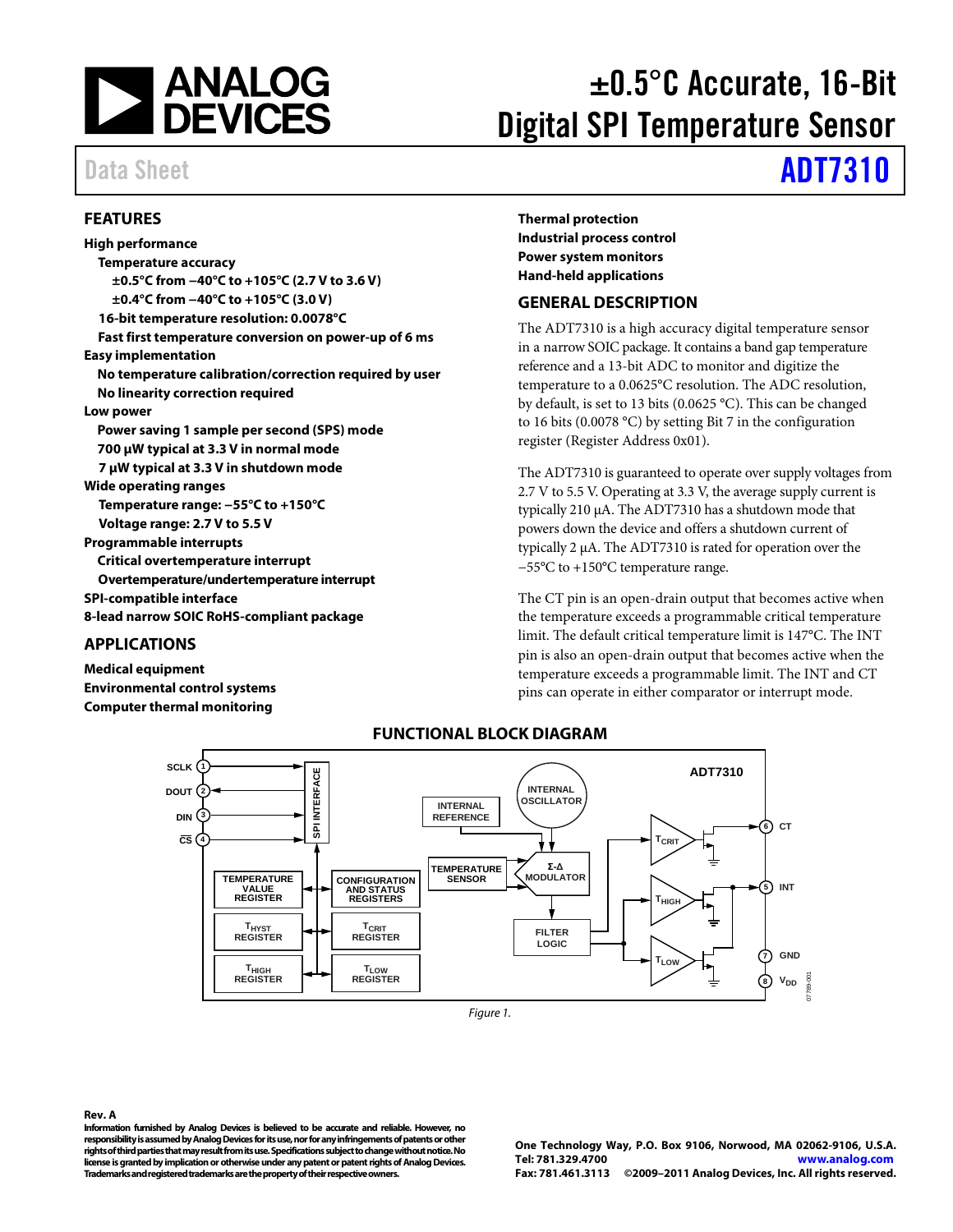$\blacksquare$ 

# **TABLE OF CONTENTS**

| Undertemperature and Overtemperature Detection  21 |
|----------------------------------------------------|
|                                                    |
|                                                    |
|                                                    |

### <span id="page-1-0"></span>**REVISION HISTORY**

| $12/11$ —Rev. 0 to Rev. A                       |  |
|-------------------------------------------------|--|
|                                                 |  |
|                                                 |  |
|                                                 |  |
|                                                 |  |
| Changes to One-Shot Mode Section and 1 SPS Mode |  |
|                                                 |  |
| Changes to Shutdown Section and Figure 16  12   |  |
|                                                 |  |

4/09-Revision 0: Initial Version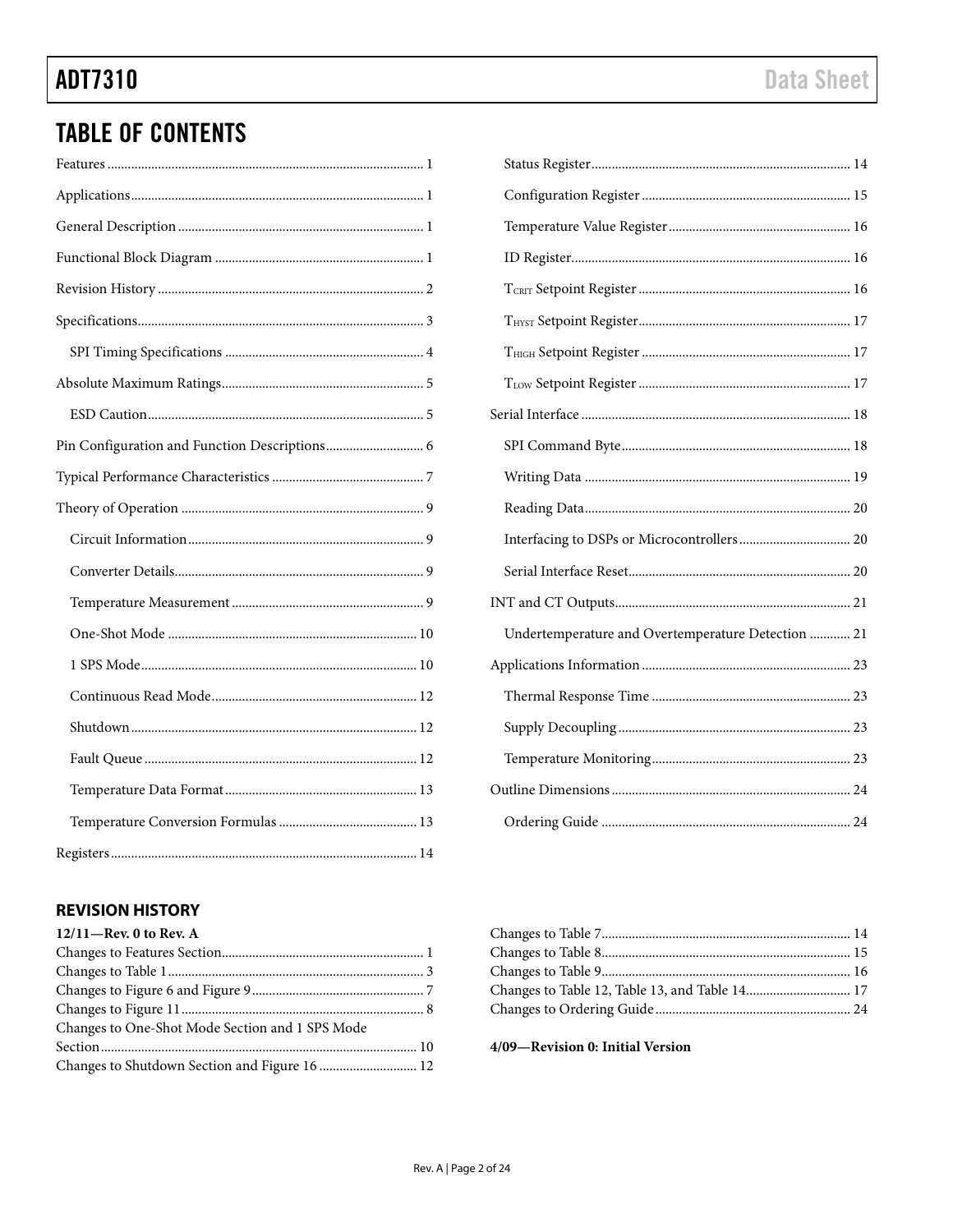## <span id="page-2-0"></span>**SPECIFICATIONS**

T<sub>A</sub> = −55°C to +150°C; V<sub>DD</sub> = 2.7 V to 5.5 V; unless otherwise noted.

#### **Table 1.**

| <b>Parameter</b>                             | Min                 | <b>Typ</b> | Max                    | Unit          | <b>Test Conditions/Comments</b>                                                                               |
|----------------------------------------------|---------------------|------------|------------------------|---------------|---------------------------------------------------------------------------------------------------------------|
| TEMPERATURE SENSOR AND ADC                   |                     |            |                        |               |                                                                                                               |
| Accuracy <sup>1</sup>                        |                     | $-0.05$    | $\pm$ 0.4 <sup>2</sup> | °C            | $T_A = -40^{\circ}C$ to +105 $^{\circ}C$ , $V_{DD} = 3.0$ V                                                   |
|                                              |                     |            | ±0.44                  | °C            | $T_A = -40^{\circ}$ C to +105 $^{\circ}$ C, V <sub>DD</sub> = 2.7 V to 3.3 V                                  |
|                                              |                     |            | ±0.5                   | °C            | $T_A = -55^{\circ}$ C to +125 $^{\circ}$ C, V <sub>DD</sub> = 3.0 V                                           |
|                                              |                     |            | ±0.5                   | °C            | $T_A = -40^{\circ}$ C to +105 $^{\circ}$ C, V <sub>DD</sub> = 2.7 V to 3.6 V                                  |
|                                              |                     |            | ±0.7                   | °C            | $T_A = -55^{\circ}$ C to +150 $^{\circ}$ C, V <sub>DD</sub> = 2.7 V to 3.6 V                                  |
|                                              |                     |            | ±0.8                   | °C            | $T_A = -40^{\circ}C$ to +105°C, $V_{DD} = 4.5$ V to 5.5 V                                                     |
|                                              |                     |            | ±1.0                   | °C            | T <sub>A</sub> = $-55^{\circ}$ C to +150 $^{\circ}$ C, V <sub>DD</sub> = 2.7 V to 5.5 V                       |
| <b>ADC Resolution</b>                        |                     | 13         |                        | <b>Bits</b>   | Twos complement temperature value of sign bit plus 12 ADC bits<br>(power-up default resolution)               |
|                                              |                     | 16         |                        | <b>Bits</b>   | Twos complement temperature value of sign bit plus 15 ADC bits<br>(Bit $7 = 1$ in the configuration register) |
| <b>Temperature Resolution</b>                |                     |            |                        |               |                                                                                                               |
| 13-Bit                                       |                     | 0.0625     |                        | °C            | 13-bit resolution (sign + 12-bit)                                                                             |
| 16-Bit                                       |                     | 0.0078     |                        | °C            | 16-bit resolution (sign + 15-bit)                                                                             |
| <b>Temperature Conversion Time</b>           |                     | 240        |                        | ms            | Continuous conversion and one-shot conversion mode                                                            |
| <b>Fast Temperature Conversion Time</b>      |                     | 6          |                        | ms            | First conversion on power-up only                                                                             |
| 1 SPS Conversion Time                        |                     | 60         |                        | ms            | Conversion time for 1 SPS mode                                                                                |
| Temperature Hysteresis                       |                     | ±0.002     |                        | °C            | Temperature cycle = 25°C to 125°C, and back to 25°C                                                           |
| Repeatability <sup>3</sup>                   |                     | ±0.015     |                        | °C            | $T_A = 25^{\circ}C$                                                                                           |
| <b>DC PSRR</b>                               |                     | 0.1        |                        | $\degree$ C/V | $T_A = 25^{\circ}C$                                                                                           |
| DIGITAL OUTPUTS (OPEN DRAIN)                 |                     |            |                        |               |                                                                                                               |
| High Output Leakage Current, lo <sub>H</sub> |                     | 0.1        | 5                      | μA            | CT and INT pins pulled up to 5.5 V                                                                            |
| <b>Output High Current</b>                   |                     |            | $\mathbf{1}$           | mA            | $V_{OH} = 5.5V$                                                                                               |
| Output Low Voltage, Vol.                     |                     |            | 0.4                    | V             | $I_{OL} = 2$ mA @ 5.5 V, $I_{OL} = 1$ mA @ 3.3 V                                                              |
| Output High Voltage, VOH                     | $0.7 \times V_{DD}$ |            |                        | V             |                                                                                                               |
| Output Capacitance, COUT                     |                     | 3          |                        | pF            |                                                                                                               |
| <b>DIGITAL INPUTS</b>                        |                     |            |                        |               |                                                                                                               |
| <b>Input Current</b>                         |                     |            | ±1                     | μA            | $V_{IN} = 0$ V to $V_{DD}$                                                                                    |
| Input Low Voltage, VIL                       |                     |            | 0.4                    | V             |                                                                                                               |
| Input High Voltage, VIH                      | $0.7 \times V_{DD}$ |            |                        | V             |                                                                                                               |
| Pin Capacitance                              |                     | 5          | 10                     | pF            |                                                                                                               |
| <b>DIGITAL OUTPUT (DOUT)</b>                 |                     |            |                        |               |                                                                                                               |
| Output High Voltage, V <sub>OH</sub>         | $V_{OH} - 0.3$      |            |                        | V             | $I_{\text{SOWRCE}} = I_{\text{SINK}} = 200 \mu A$                                                             |
| Output Low Voltage, Vol.                     |                     |            | 0.4                    | v             | $I_{OL} = 200 \mu A$                                                                                          |
| Output Capacitance, Cour                     |                     |            | 50                     | pF            |                                                                                                               |
| POWER REQUIREMENTS                           |                     |            |                        |               |                                                                                                               |
| Supply Voltage                               | 2.7                 |            | 5.5                    | V             |                                                                                                               |
| <b>Supply Current</b>                        |                     |            |                        |               |                                                                                                               |
| At 3.3 V                                     |                     | 210        | 250                    | $\mu A$       | Peak current while converting, SPI interface inactive                                                         |
| At 5.5 V                                     |                     | 250        | 300                    | μA            | Peak current while converting, SPI interface inactive                                                         |
| 1 SPS Current                                |                     |            |                        |               |                                                                                                               |
| At 3.3V                                      |                     | 46         |                        | μA            | $V_{DD} = 3.3 V$ , 1 SPS mode, T <sub>A</sub> = 25°C                                                          |
| At 5.5V                                      |                     | 65         |                        | μA            | $V_{DD} = 5.5 V$ , 1 SPS mode, $T_A = 25^{\circ}C$                                                            |
| Shutdown Current                             |                     |            |                        |               |                                                                                                               |
| At 3.3 V                                     |                     | 2.0        | 15                     | μA            | Supply current in shutdown mode                                                                               |
| At 5.5 V                                     |                     | 5.2        | 25                     | μA            | Supply current in shutdown mode                                                                               |
| Power Dissipation Normal Mode                |                     | 700        |                        | μW            | $V_{DD}$ = 3.3 V, normal mode at 25°C                                                                         |
| Power Dissipation 1 SPS                      |                     | 150        |                        | μW            | Power dissipated for $V_{DD} = 3.3$ V, $T_A = 25^{\circ}C$                                                    |

<sup>1</sup> Accuracy includes lifetime drift.

 $^2$ The equivalent 3 σ limits are ±0.33°C. This 3 σ specification is provided to enable comparison with other vendors who use these limits.

<sup>3</sup> Based on a floating average of 10 readings.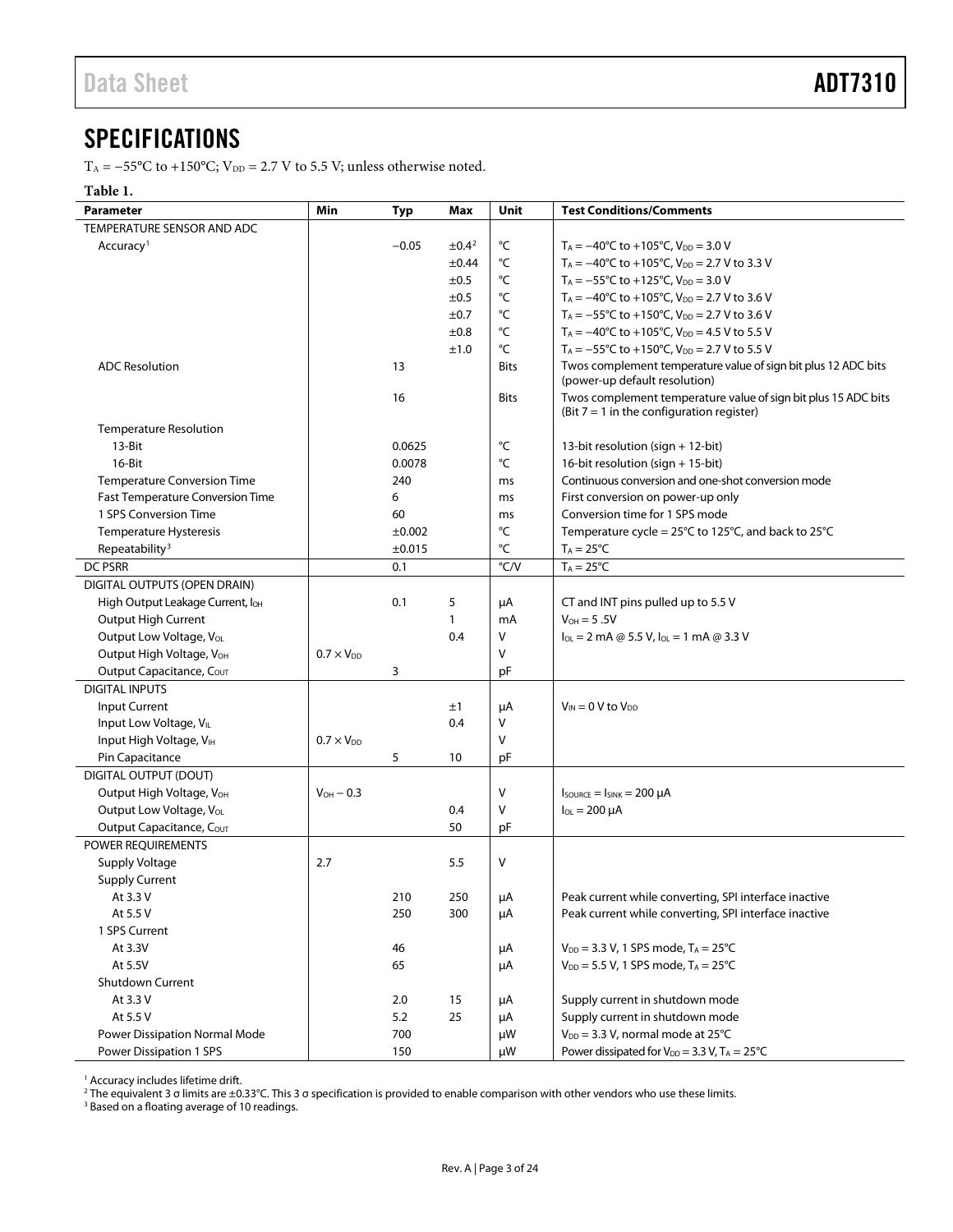#### <span id="page-3-0"></span>**SPI TIMING SPECIFICATIONS**

T<sub>A</sub> = −55°C to +150°C, V<sub>DD</sub> = 2.7 V to 5.5 V, unless otherwise noted. All input signals are specified with rise time (t<sub>R</sub>) = fall time (t<sub>F</sub>) = 5 ns (10% to 90% of  $V_{DD}$ ) and timed from a voltage level of 1.6 V.

| anı<br>١. |  |
|-----------|--|
|-----------|--|

| Parameter <sup>1,2</sup>    | <b>Limit at T<sub>MIN</sub>, T<sub>MAX</sub> (B Version)</b> | Unit   | <b>Conditions/Comments</b>                                  |
|-----------------------------|--------------------------------------------------------------|--------|-------------------------------------------------------------|
| $t_1$                       | 0                                                            | ns min | CS falling edge to SCLK active edge setup time <sup>3</sup> |
| t <sub>2</sub>              | 100                                                          | ns min | SCLK high pulse width                                       |
| t3                          | 100                                                          | ns min | SCLK low pulse width                                        |
| t <sub>4</sub>              | 30                                                           | ns min | Data valid to SCLK edge setup time                          |
| t <sub>5</sub>              | 25                                                           | ns min | Data valid to SCLK edge hold time                           |
| t <sub>6</sub>              | 0                                                            | ns min | SCLK active edge to data valid delay <sup>3</sup>           |
|                             | 60                                                           | ns max | $V_{DD} = 4.5 V$ to 5.5 V                                   |
|                             | 80                                                           | ns max | $V_{DD} = 2.7 V to 3.6 V$                                   |
| t <sub>7</sub> <sup>4</sup> | 10                                                           | ns min | Bus relinguish time after CS inactive edge                  |
|                             | 80                                                           | ns max |                                                             |
| $t_{8}$                     | 0                                                            | ns min | CS rising edge to SCLK edge hold time                       |
| t,                          | 0                                                            | ns min | CS falling edge to DOUT active time                         |
|                             | 60                                                           | ns max | $V_{DD} = 4.5 V$ to 5.5 V                                   |
|                             | 80                                                           | ns max | $V_{DD} = 2.7 V to 3.6 V$                                   |
| $t_{10}$                    | 10                                                           | ns min | SCLK inactive edge to DOUT high                             |

<sup>1</sup> Sample tested during initial release to ensure compliance. All input signals are specified with t<sub>R</sub> = t<sub>F</sub> = 5 ns (10% to 90% of V<sub>DD</sub>) and timed from a voltage level of 1.6 V.<br><sup>2</sup> See Figure 2 <sup>2</sup> See Figure 2.

<sup>3</sup> SCLK active edge is falling edge of SCLK.

4 This means that the times quoted in the timing characteristics are the true bus relinquish times of the part and, as such, are independent of external bus loading capacitances.

<span id="page-3-5"></span>

<span id="page-3-4"></span>Figure 2. Detailed SPI Timing Diagram

<span id="page-3-3"></span><span id="page-3-2"></span><span id="page-3-1"></span>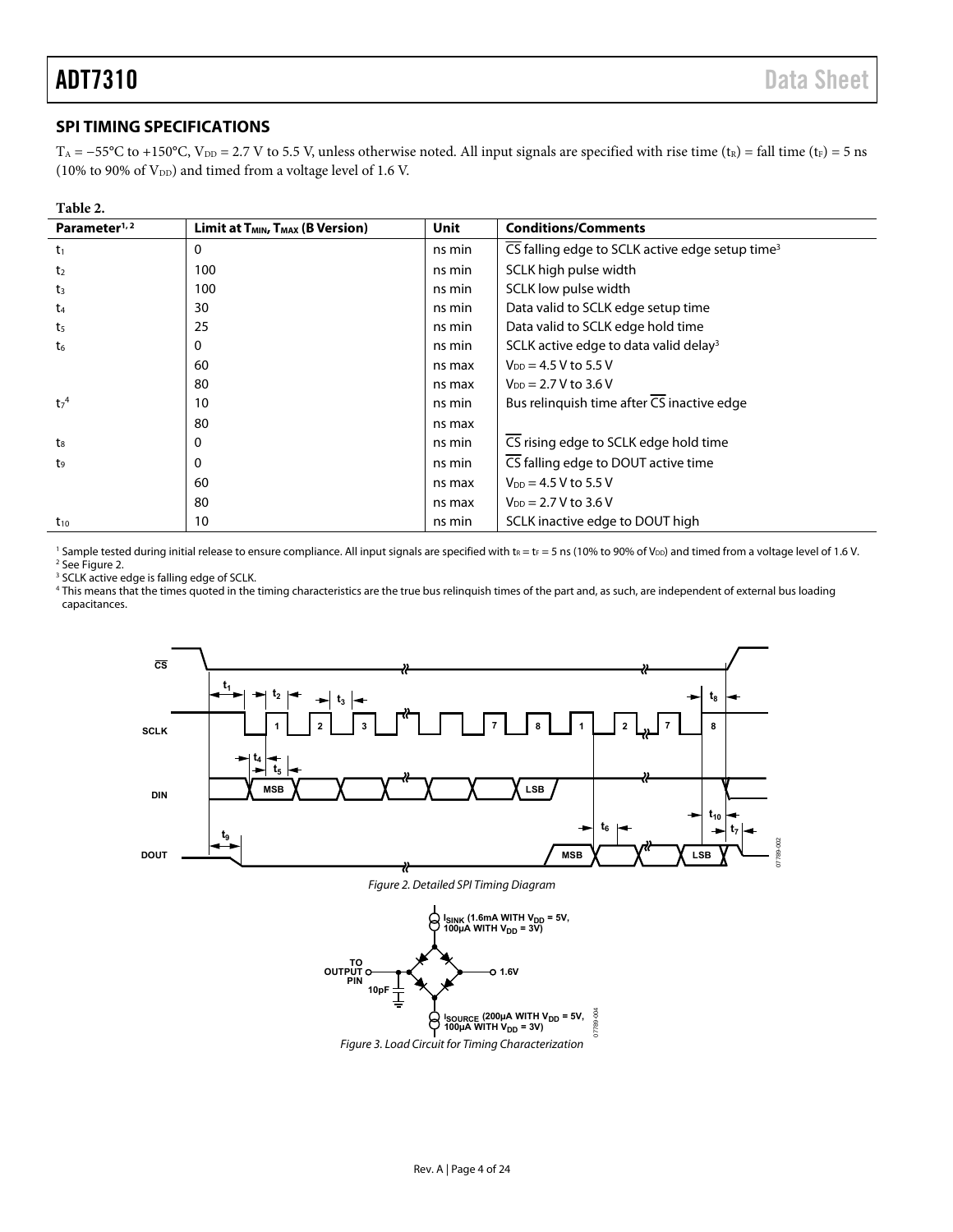### <span id="page-4-0"></span>ABSOLUTE MAXIMUM RATINGS

#### **Table 3.**

| <b>Parameter</b>                                | Rating                                    |
|-------------------------------------------------|-------------------------------------------|
| V <sub>DD</sub> to GND                          | $-0.3 V$ to $+7 V$                        |
| DIN Input Voltage to GND                        | $-0.3$ V to $V_{DD}$ + 0.3 V              |
| DOUT Voltage to GND                             | $-0.3$ V to $V_{DD}$ + 0.3 V              |
| <b>SCLK Input Voltage to GND</b>                | $-0.3$ V to $V_{DD}$ + 0.3 V              |
| CS Input Voltage to GND                         | $-0.3$ V to $V_{DD}$ + 0.3 V              |
| CT and INT Output Voltage to GND                | $-0.3$ V to V <sub>DD</sub> + 0.3 V       |
| ESD Rating (Human Body Model)                   | $2.0$ kV                                  |
| <b>Operating Temperature Range</b>              | $-55^{\circ}$ C to $+150^{\circ}$ C       |
| Storage Temperature Range                       | $-65^{\circ}$ C to $+160^{\circ}$ C       |
| Maximum Junction Temperature, T <sub>JMAX</sub> | $150^{\circ}$ C                           |
| 8-Lead SOIC-N (R-8)                             |                                           |
| Power Dissipation <sup>1</sup>                  | $W_{MAX} = (T_{MAX} - T_A^2)/\theta_{IA}$ |
| Thermal Impedance <sup>3</sup>                  |                                           |
| $\theta_{JA}$ , Junction-to-Ambient (Still Air) | 121°C/W                                   |
| $\theta_{\text{JC}}$ , Junction-to-Case         | 56°C/W                                    |
| IR Reflow Soldering                             | $220^{\circ}$ C                           |
| Peak Temperature (RoHS-<br>Compliant Package)   | 260°C (0°C)                               |
| Time at Peak Temperature                        | 20 sec to 40 sec                          |
| Ramp-Up Rate                                    | 3°C/sec maximum                           |
|                                                 |                                           |
| Ramp-Down Rate                                  | $-6^{\circ}$ C/sec maximum                |
| Time from 25°C to Peak Temperature              | 8 minutes maximum                         |

<sup>1</sup> Values relate to package being used on a standard 2-layer PCB. This gives a worst-case θ<sub>JA</sub> and θ<sub>JC</sub>. See [Figure 4](#page-4-2) for a plot of maximum power dissipation vs. ambient temperature (TA).

 $2 T_A =$  ambient temperature.

<sup>3</sup> Junction-to-case resistance is applicable to components featuring a preferential flow direction, for example, components mounted on a heat sink. Junction-to-ambient is more useful for air-cooled, PCB-mounted components.

Stresses above those listed under Absolute Maximum Ratings may cause permanent damage to the device. This is a stress rating only; functional operation of the device at these or any other conditions above those indicated in the operational section of this specification is not implied. Exposure to absolute maximum rating conditions for extended periods may affect device reliability.



#### <span id="page-4-2"></span>*Figure 4. SOIC\_N Maximum Power Dissipation vs. Temperature*

#### <span id="page-4-1"></span>**ESD CAUTION**



ESD (electrostatic discharge) sensitive device. Charged devices and circuit boards can discharge without detection. Although this product features patented or proprietary protection circuitry, damage may occur on devices subjected to high energy ESD. Therefore, proper ESD precautions should be taken to avoid performance degradation or loss of functionality.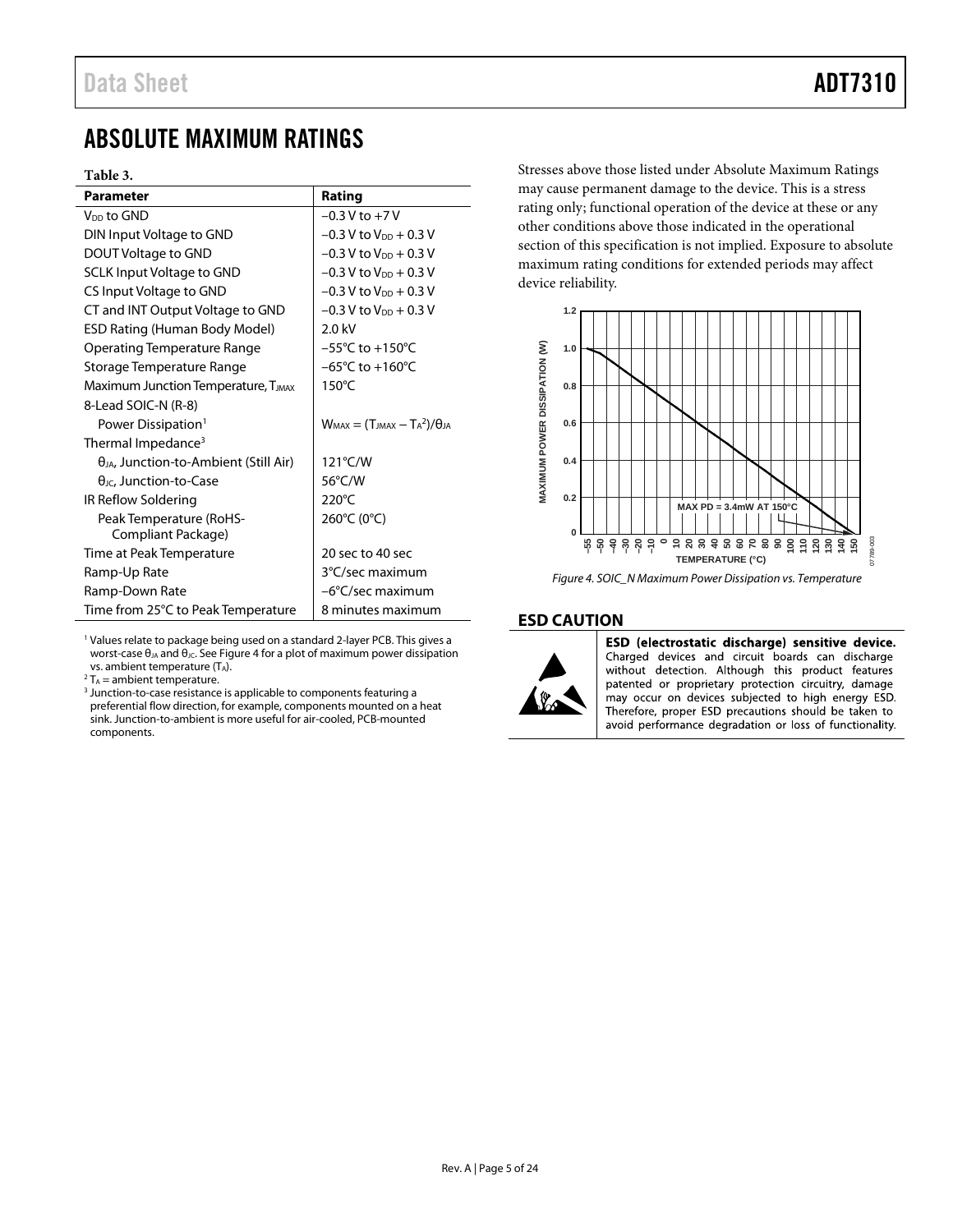# <span id="page-5-0"></span>PIN CONFIGURATION AND FUNCTION DESCRIPTIONS



#### **Table 4. Pin Function Descriptions**

<span id="page-5-4"></span><span id="page-5-3"></span><span id="page-5-2"></span><span id="page-5-1"></span>

| Pin No.        | <b>Mnemonic</b> | <b>Description</b>                                                                                                                                                                                                     |  |  |  |
|----------------|-----------------|------------------------------------------------------------------------------------------------------------------------------------------------------------------------------------------------------------------------|--|--|--|
|                | <b>SCLK</b>     | Serial Clock Input. The serial clock is used to clock in and clock out data to and from any register of the ADT7310.                                                                                                   |  |  |  |
|                | <b>DOUT</b>     | Serial Data Output. Data is clocked out on the SCLK falling edge and is valid on the SCLK rising edge.                                                                                                                 |  |  |  |
| 3              | <b>DIN</b>      | Serial Data Input. Serial data to be loaded to the part's control registers is provided on this input. Data is clocked<br>into the registers on the rising edge of SCLK.                                               |  |  |  |
| $\overline{4}$ | CS              | Chip Select Input. The device is selected when this input is low. The device is disabled when this pin is high.                                                                                                        |  |  |  |
| 5              | <b>INT</b>      | Overtemperature and Undertemperature Indicator. Logic output. Power-up default setting is as an active low<br>comparator interrupt. Open-drain configuration. A pull-up resistor is required, typically 10 $k\Omega$ . |  |  |  |
| 6              | CT              | Critical Overtemperature Indicator. Logic output. Power-up default polarity is active low. Open-drain<br>configuration. A pull-up resistor is required, typically 10 k $\Omega$ .                                      |  |  |  |
|                | <b>GND</b>      | Analog and Digital Ground.                                                                                                                                                                                             |  |  |  |
| 8              | V <sub>DD</sub> | Positive Supply Voltage (2.7 V to 5.5 V). The supply should be decoupled with a 0.1 µF ceramic capacitor to<br>ground.                                                                                                 |  |  |  |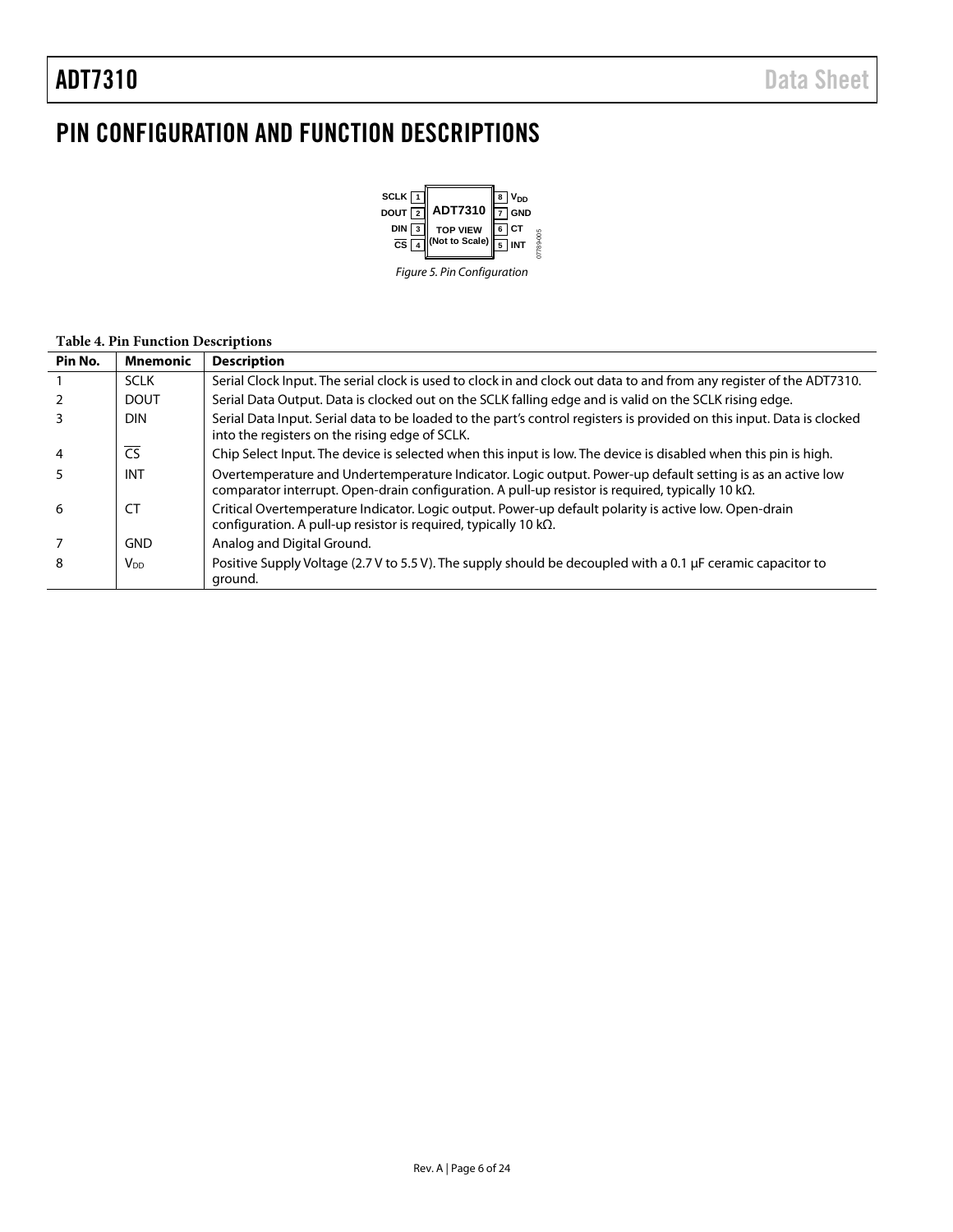## <span id="page-6-0"></span>TYPICAL PERFORMANCE CHARACTERISTICS



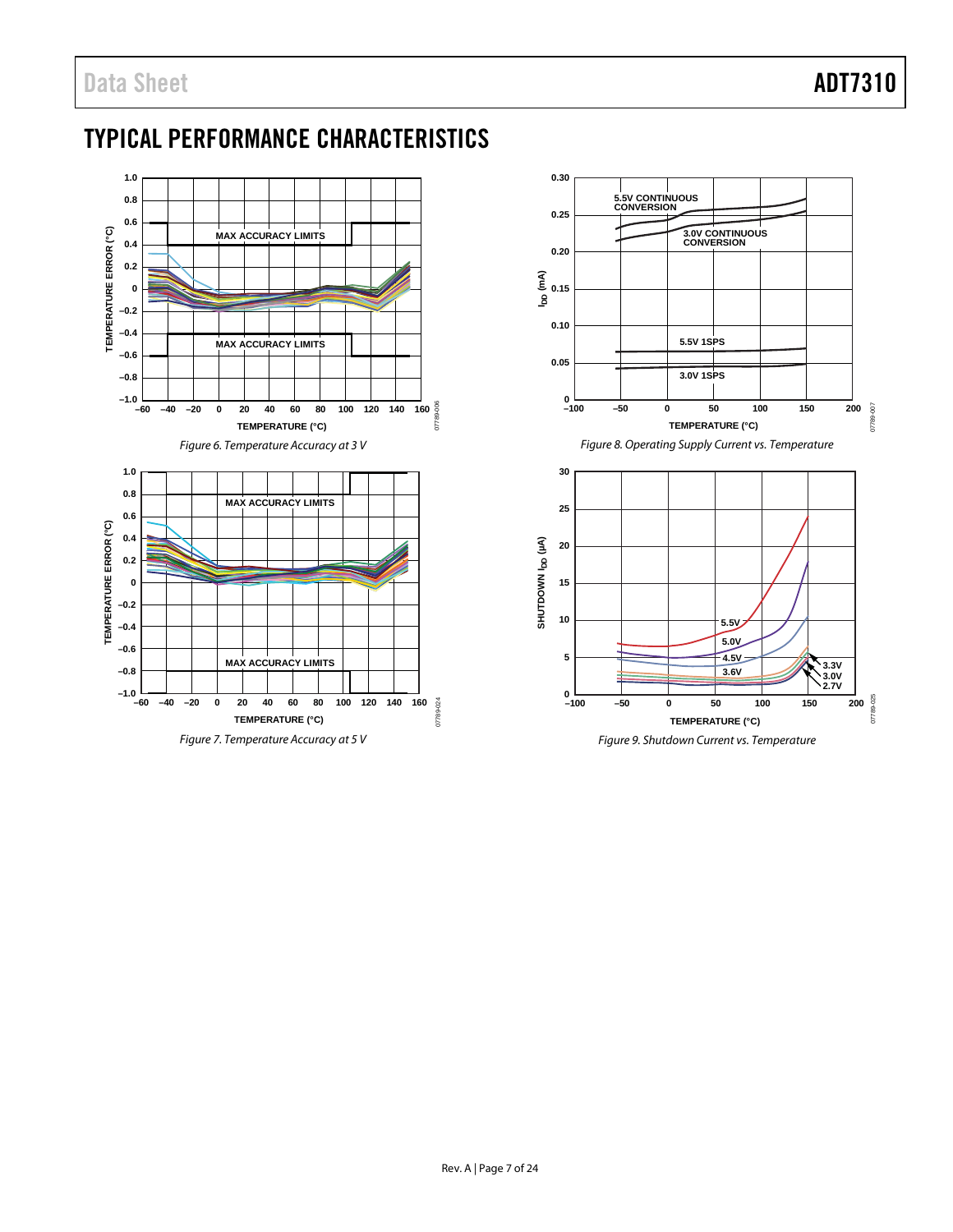





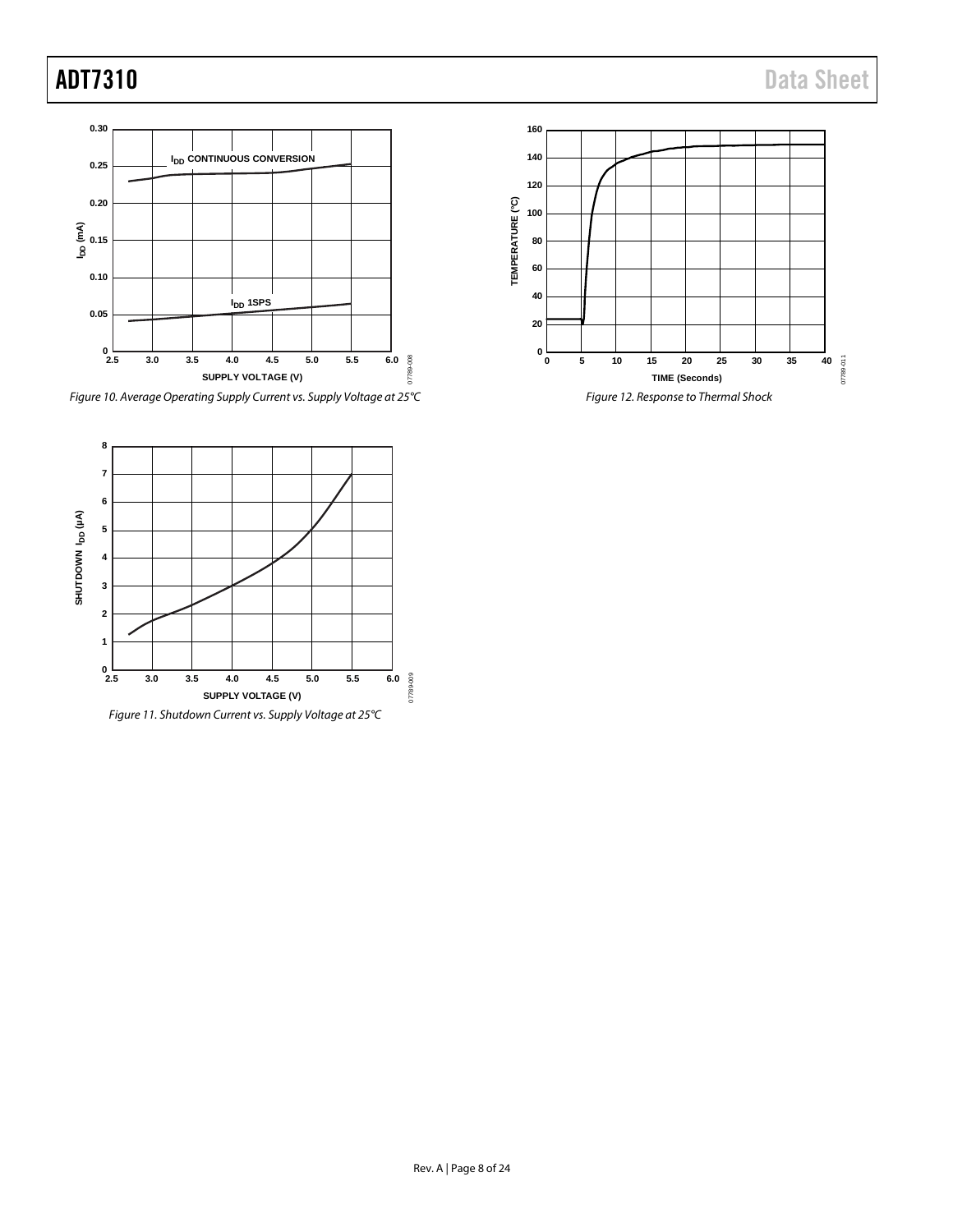# <span id="page-8-0"></span>THEORY OF OPERATION

### <span id="page-8-1"></span>**CIRCUIT INFORMATION**

The ADT7310 is a 13-bit digital temperature sensor that is extendable to 16-bits for greater resolution. An on-board temperature sensor generates a voltage proportional to absolute temperature, which is compared to an internal voltage reference and input to a precision digital modulator.

The on-board temperature sensor has excellent accuracy and linearity over the entire rated temperature range without needing correction or calibration by the user.

The sensor output is digitized by a sigma-delta ( $\Sigma$ - $\Delta$ ) modulator, also known as the charge balance type analog-todigital converter. This type of converter utilizes time-domain oversampling and a high accuracy comparator to deliver 16-bits of resolution in an extremely compact circuit.

Configuration register functions consist of

- Switching between 13-bit and 16-bit resolution
- Switching between normal operation and full power-down
- Switching between comparator and interrupt event modes on the INT and CT pins
- Setting the active polarity of the CT and INT pins
- Setting the number of faults that activate CT and INT
- Enabling the standard one-shot mode and 1 SPS mode

### <span id="page-8-2"></span>**CONVERTER DETAILS**

The  $\Sigma$ - $\Delta$  modulator consists of an input sampler, a summing network, an integrator, a comparator, and a 1-bit DAC. This architecture creates a negative feedback loop and minimizes the integrator output by changing the duty cycle of the comparator output in response to input voltage changes. The comparator samples the output of the integrator at a much higher rate than the input sampling frequency. This oversampling spreads the quantization noise over a much wider band than that of the input signal, improving overall noise performance and increasing accuracy.

The modulated output of the comparator is encoded using a circuit technique that results in SPI temperature data.



#### <span id="page-8-3"></span>**TEMPERATURE MEASUREMENT**

In normal mode, the ADT7310 runs an automatic conversion sequence. During this automatic conversion sequence, a conversion takes 240 ms to complete and the ADT7310 is continuously converting. This means that as soon as one temperature conversion is completed, another temperature conversion begins. Each temperature conversion result is stored in the temperature value register and is available through the SPI interface. In continuous conversion mode, the read operation provides the most recent converted result.

On power-up, the first conversion is a fast conversion, taking typically 6 ms. If the temperature exceeds 147°C, the CT pin asserts low. If the temperature exceeds 64°C, the INT pin asserts low. Fast conversion temperature accuracy is typically within ±5°C.

The conversion clock for the part is generated internally. No external clock is required except when reading from and writing to the serial port.

The measured temperature value is compared with a critical temperature limit (stored in the 16-bit  $T_{\text{CRIT}}$  setpoint read/write register), a high temperature limit (stored in the 16-bit THIGH setpoint read/write register), and a low temperature limit (stored in the 16-bit  $T_{LOW}$  setpoint read/write register). If the measured value exceeds these limits, the INT pin is activated; and if it exceeds the TCRIT limit, the CT pin is activated. The INT and CT pins are programmable for polarity via the configuration register, and the INT and CT pins are also programmable for interrupt mode via the configuration register.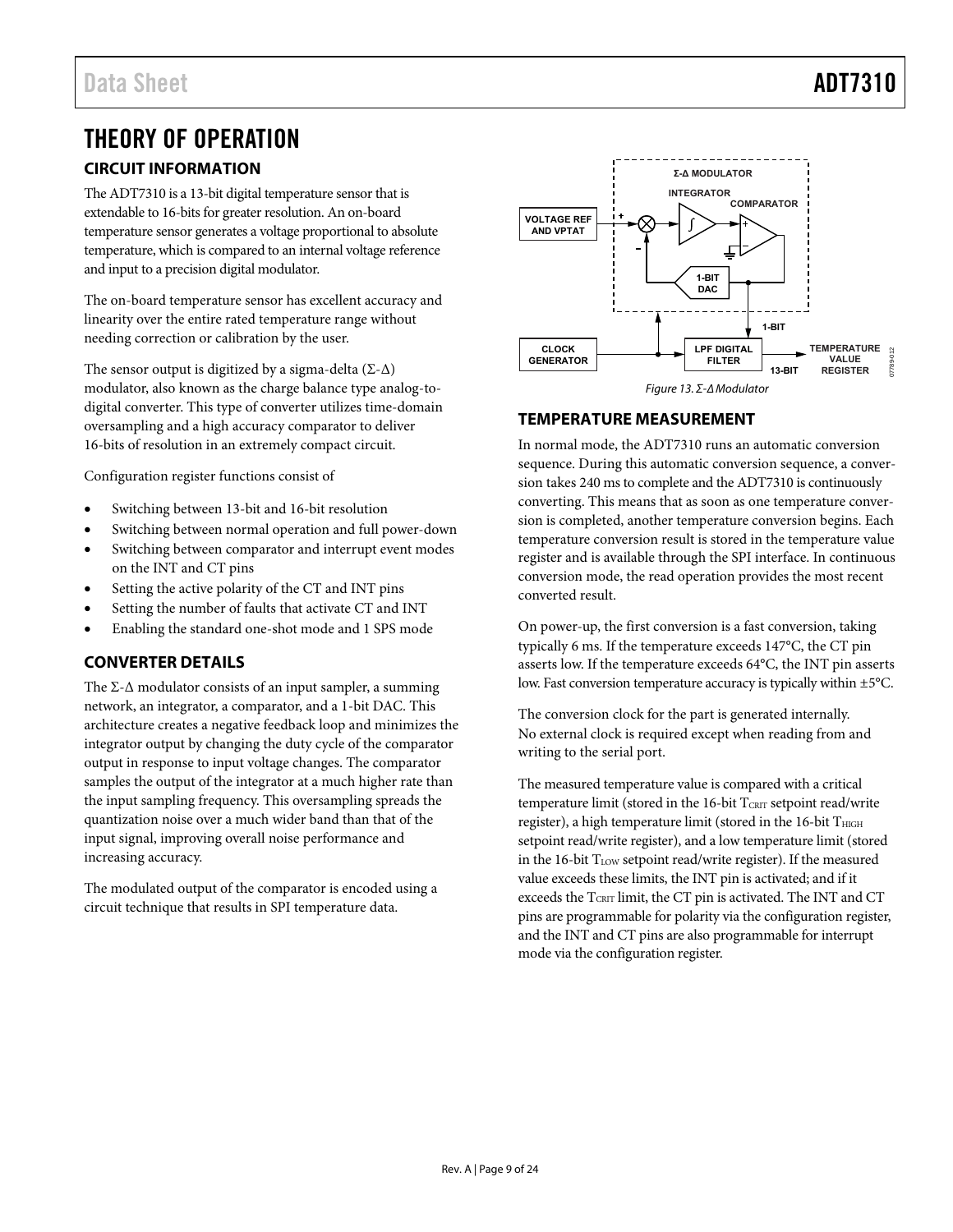# ADT7310 Data Sheet **CS DIN 0x08 0x20 WAIT 240ms MINIMUM FOR CONVERSION TO FINISH DATA DOUT SCLK** 7789-026 07789-026 *Figure 14. Typical SPI One-Shot Write to Configuration Register Followed by a Read from the Temperature Value Register*

#### <span id="page-9-0"></span>**ONE-SHOT MODE**

When one-shot mode is enabled, the [ADT7310](http://www.analog.com/ADT7320) immediately completes a conversion and then goes into shutdown mode. The one-shot mode is useful when one of the circuit design priorities is to reduce power consumption.

To enable one-shot mode, set Bits[6:5] of the configuration register (Register Address 0x01) to 01.

After writing to the operation mode bits, wait at least 240 ms before reading back the temperature from the temperature value register. This delay ensures that the [ADT7310](http://www.analog.com/ADT7320) has adequate time to power up and complete a conversion.

To obtain an updated temperature conversion, reset Bits[6:5] of the configuration register (Register Address 0x01) to 01.

#### <span id="page-9-1"></span>**1 SPS MODE**

In this mode, the part performs one measurement per second. A conversion takes only 60 ms, and it remains in the idle state for the remaining 940 ms period. This mode is enabled by writing 1 to Bit 6 and 0 to Bit 5 of the configuration register (Register Address 0x01).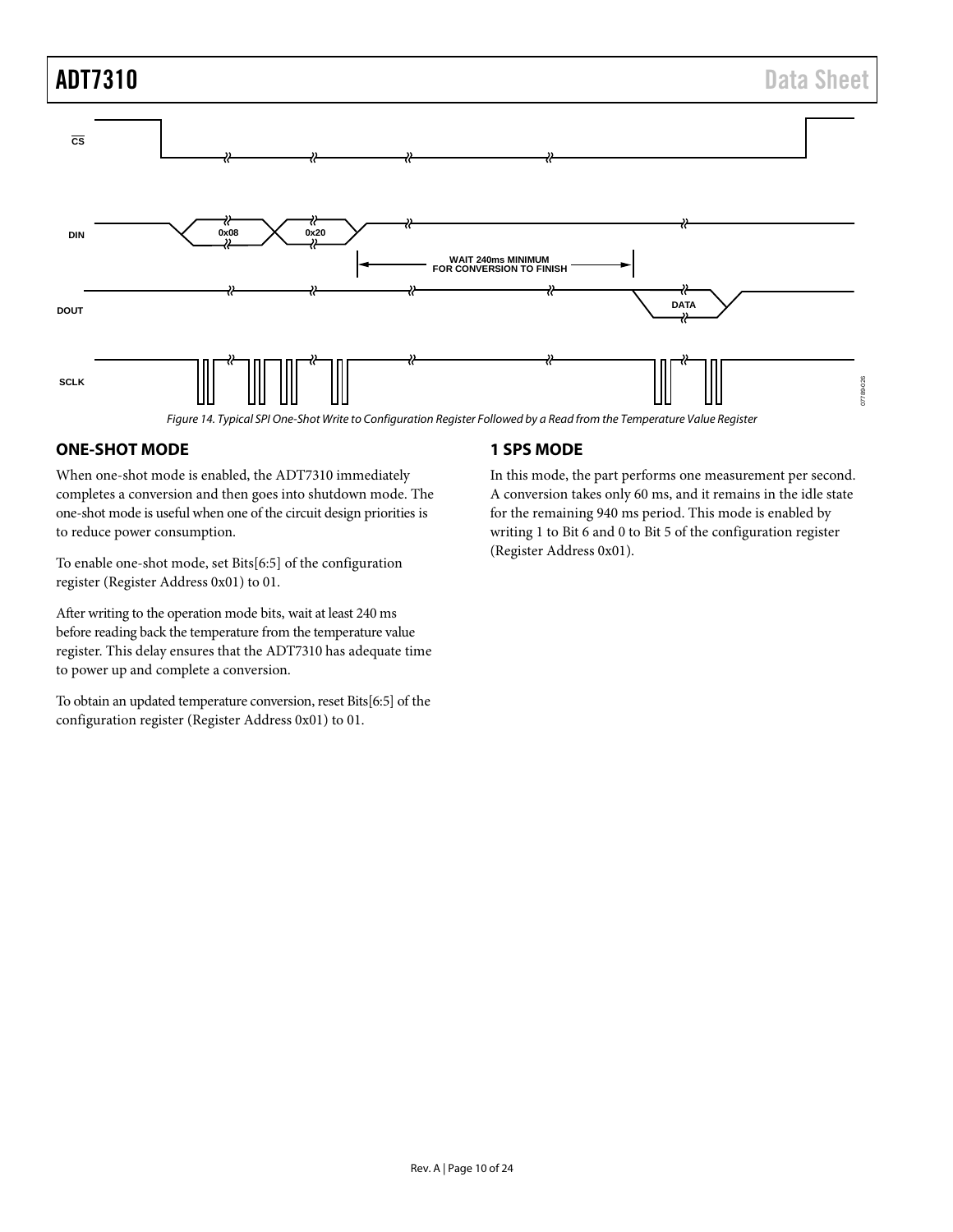#### *CT and INT Operation in One-Shot Mode*

See [Figure 15](#page-10-0) for more information on one-shot CT pin operation for TCRIT overtemperature events when one of the limits is exceeded. Note that in interrupt mode, a read from any register resets the INT and CT pins.

For the INT pin in the comparator mode, if the temperature drops below the  $T_{\text{HIGH}}$  –  $T_{\text{HYST}}$  value or goes above the  $T_{\text{LOW}}$  + T<sub>HYST</sub> value, a write to the one-shot bits (Bit 5 and Bit 6 of the configuration register, Register Address 0x01) resets the INT pin. For the CT pin in the comparator mode, if the temperature drops below the  $T_{\text{CRIT}}$  –  $T_{\text{HYST}}$  value, a write to the one-shot bits (Bit 5 and Bit 6 of the configuration register, Register Address 0x01) resets the CT pin; se[e Figure 15.](#page-10-0)

Note that when using one-shot mode, ensure that the refresh rate is appropriate to the application being used.



<span id="page-10-0"></span>*Figure 15. One-Shot CT Pin*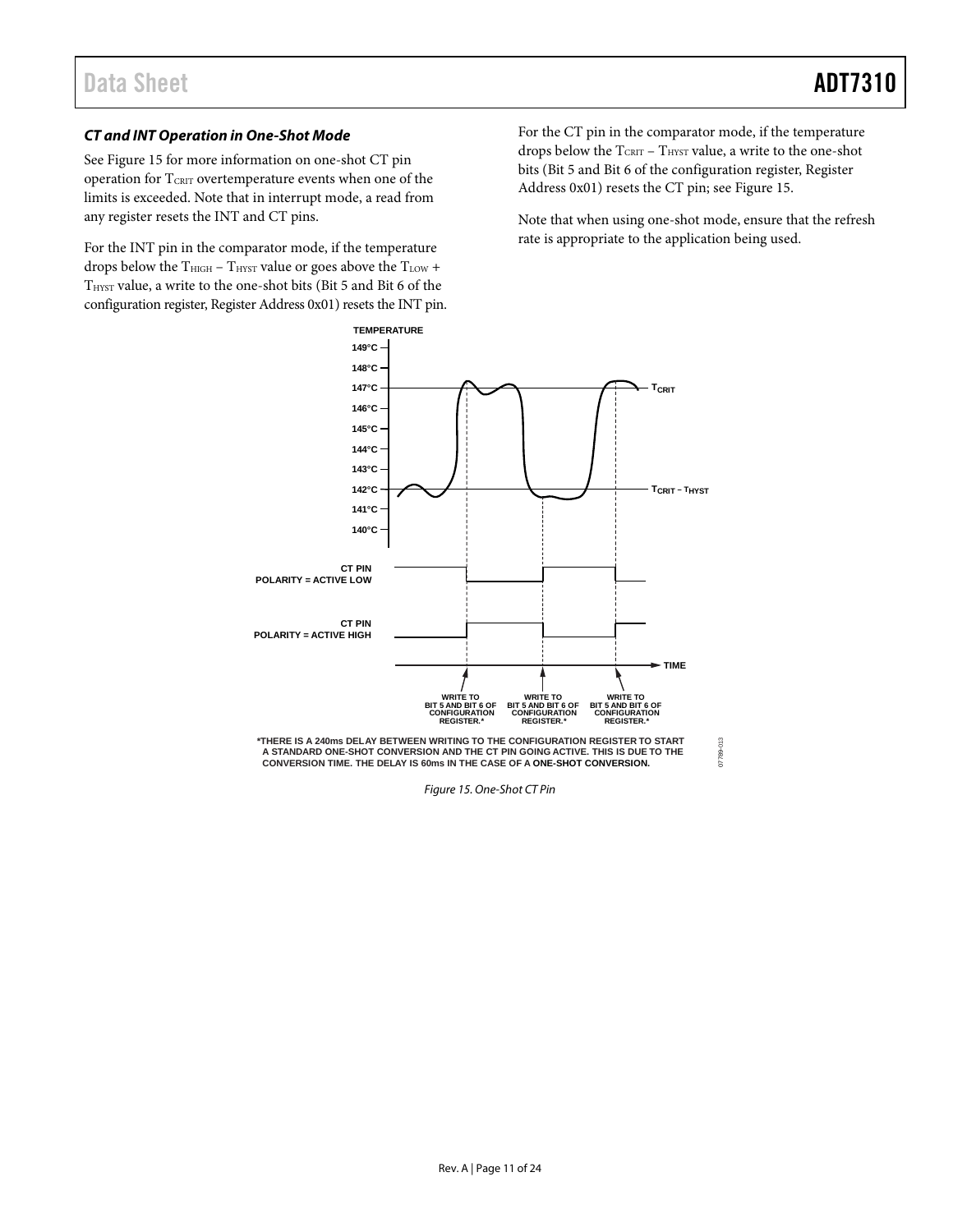#### <span id="page-11-0"></span>**CONTINUOUS READ MODE**

When the command byte  $= 01010100$  (0x54), the contents of the temperature value register can be read out without requiring repeated writes to the communications register. By sending 16 SCLK clocks to the ADT7310, the contents of the temperature value register are output onto the DOUT pin.

To exit the continuous read mode, the Command Byte 01010000 (0x50) must be written to the ADT7310.

While in continuous read mode, the part monitors activity on the DIN line so that it can receive the instruction to exit the continuous read mode. Additionally, a reset occurs if 32 consecutive 1s are seen on the DIN pin. Therefore, hold DIN low in continuous read mode until an instruction is to be written to the device.

In continuous read mode, the temperature value register cannot be read when a conversion is taking place. If an attempt is made to read the temperature value register while a conversion is taking place, then all 0s are read. This is because the continuous read mode blocks read access to temperature value register during a conversion.

#### <span id="page-11-1"></span>**SHUTDOWN**

The ADT7310 can be placed in shutdown mode by writing 1 to Bit 6 and 1 to Bit 5 of the configuration register (Register Address 0x01). The ADT7310 can be taken out of shutdown mode by writing 0 to Bit 6 and 0 to Bit 5 of the configuration register (Register Address 0x01). The ADT7310 typically takes 1 ms (with a 0.1 µF decoupling capacitor) to come out of shutdown mode. The conversion result from the last conversion prior to shutdown can still be read from the ADT7310 even when it is in shutdown mode. When the part is taken out of shutdown mode, the internal clock is started and a conversion is initiated.

#### <span id="page-11-2"></span>**FAULT QUEUE**

Bit 0 and Bit 1 of the configuration register (Register Address 0x01) are used to set up a fault queue. Up to four faults are provided to prevent false tripping of the INT and CT pins when the ADT7310 is used in a noisy temperature environment. The number of faults set in the queue must occur consecutively to set the INT and CT outputs. For example, if the number of faults set in the queue is four, then four consecutive temperature conversions must occur, with each result exceeding a temperature limit in any of the limit registers, before the INT and CT pins are activated. If two consecutive temperature conversions exceed a temperature limit and the third conversion does not, the fault count is reset to zero.

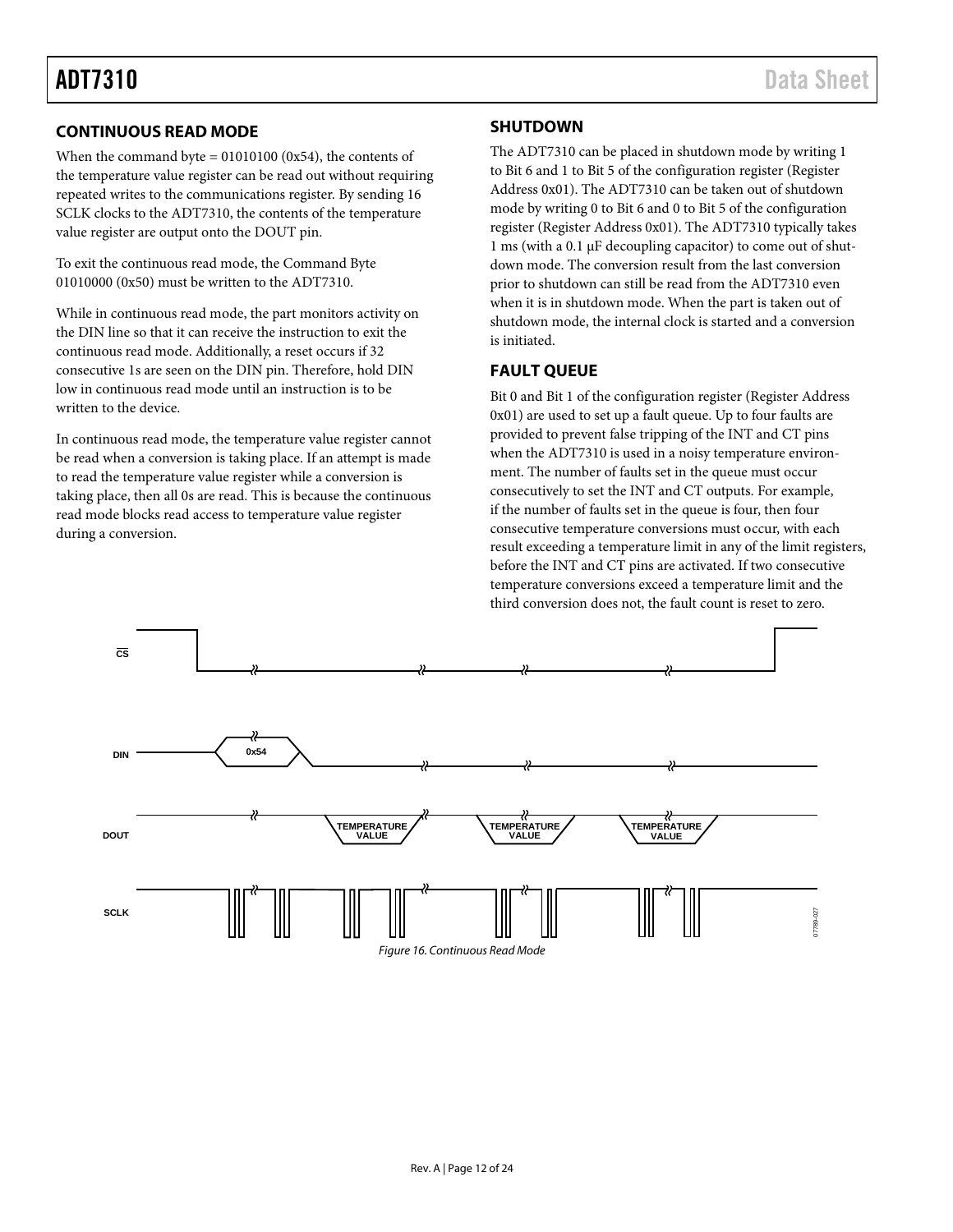#### <span id="page-12-0"></span>**TEMPERATURE DATA FORMAT**

One LSB of the ADC corresponds to 0.0625°C in 13-bit mode. The ADC can theoretically measure a temperature range of 255°C, but the ADT7310 is guaranteed to measure a low value temperature limit of −55°C to a high value temperature limit of +150°C. The temperature measurement result is stored in the 16-bit temperature value register and is compared with the high temperature limits stored in the  $T_{\text{CRIT}}$  setpoint register and the T<sub>HIGH</sub> setpoint register. It is also compared with the low temperature limit stored in the T<sub>LOW</sub> setpoint register.

Temperature data in the temperature value register, the  $T_{\text{CRIT}}$ setpoint register, the  $T<sub>HIGH</sub>$  setpoint register, and the  $T<sub>LOW</sub>$ setpoint register are represented by a 13-bit twos complement word. The MSB is the temperature sign bit. The three LSBs, Bit 0 to Bit 2, on power-up, are not part of the temperature conversion result and are flag bits for  $T_{CRIT}$ ,  $T_{HIGH}$ , and  $T_{LOW}$ . [Table 5](#page-12-2) shows the 13-bit temperature data format without Bit 0 to Bit 2.

The number of bits in the temperature data-word can be extended to 16 bits, twos complement, by setting Bit 7 to 1 in the configuration register (Register Address 0x01). When using a 16-bit temperature data value, Bit 0 to Bit 2 are not used as flag bits and are instead the LSB bits of the temperature value. The power-on default setting has a 13-bit temperature data value.

Reading back the temperature from the temperature value register requires a 2-byte read. Designers that use a 9-bit temperature data format can still use the ADT7310 by ignoring the last four LSBs of the 13-bit temperature value. These four LSBs are Bit 3 to Bit 6 in [Table 5.](#page-12-2)

<span id="page-12-2"></span>

| <b>Temperature</b> | <b>Digital Output</b><br>(Binary) Bits[15:3] | <b>Digital</b><br><b>Output (Hex)</b> |
|--------------------|----------------------------------------------|---------------------------------------|
| $-55^{\circ}$ C    | 1110010010000                                | 0x1C90                                |
| $-50^{\circ}$ C    | 1110011100000                                | 0x1CE0                                |
| $-25^{\circ}$ C    | 1111001110000                                | 0x1E70                                |
| $-0.0625$ °C       | 1 1111 1111 1111                             | $0x1$ FFF                             |
| 0°C                | 0 0000 0000 0000                             | 0x000                                 |
| $+0.0625$ °C       | 0 0000 0000 0001                             | 0x001                                 |
| $+25^{\circ}$ C    | 0 0001 1001 0000                             | 0x190                                 |
| $+50^{\circ}$ C    | 0 0011 0010 0000                             | 0x320                                 |
| +125 $\degree$ C   | 0011111010000                                | 0x7D0                                 |
| $+150^{\circ}$ C   | 0 1001 0110 0000                             | 0x960                                 |

#### <span id="page-12-1"></span>**TEMPERATURE CONVERSION FORMULAS**

#### *16-Bit Temperature Data Format*

*Positive Temperature* = *ADC Code*(dec)/128

*Negative Temperature* = (*ADC Code*(dec) – 65,536)/128

where *ADC Code* uses all 16 bits of the data byte, including the sign bit.

*Negative Temperature* = (*ADC Code*(dec) – 32,768)/128

where the MSB is removed from the ADC code.

#### *13-Bit Temperature Data Format*

*Positive Temperature* = *ADC Code*(dec)/16

*Negative Temperature* = (*ADC Code*(dec) − 8192)/16

where *ADC Code* uses all 13 bits of the data byte, including the sign bit.

*Negative Temperature* = (*ADC Code*(dec) – 4096)/16

where the MSB is removed from the ADC code.

#### *10-Bit Temperature Data Format*

*Positive Temperature* = *ADC Code*(dec)/2

*Negative Temperature* = (*ADC Code*(dec) – 1024)/2

where *ADC Code* uses all 10 bits of the data byte, including the sign bit.

*Negative Temperature* = (*ADC Code*(dec) – 512)/2

where the MSB is removed from the ADC code.

#### *9-Bit Temperature Data Format*

*Positive Temperature* = *ADC Code*(dec)

*Negative Temperature* = *ADC Code*(dec) – 512

where *ADC Code* uses all nine bits of the data byte, including the sign bit.

*Negative Temperature* = *ADC Code*(dec) – 256

where the MSB is removed from the ADC code.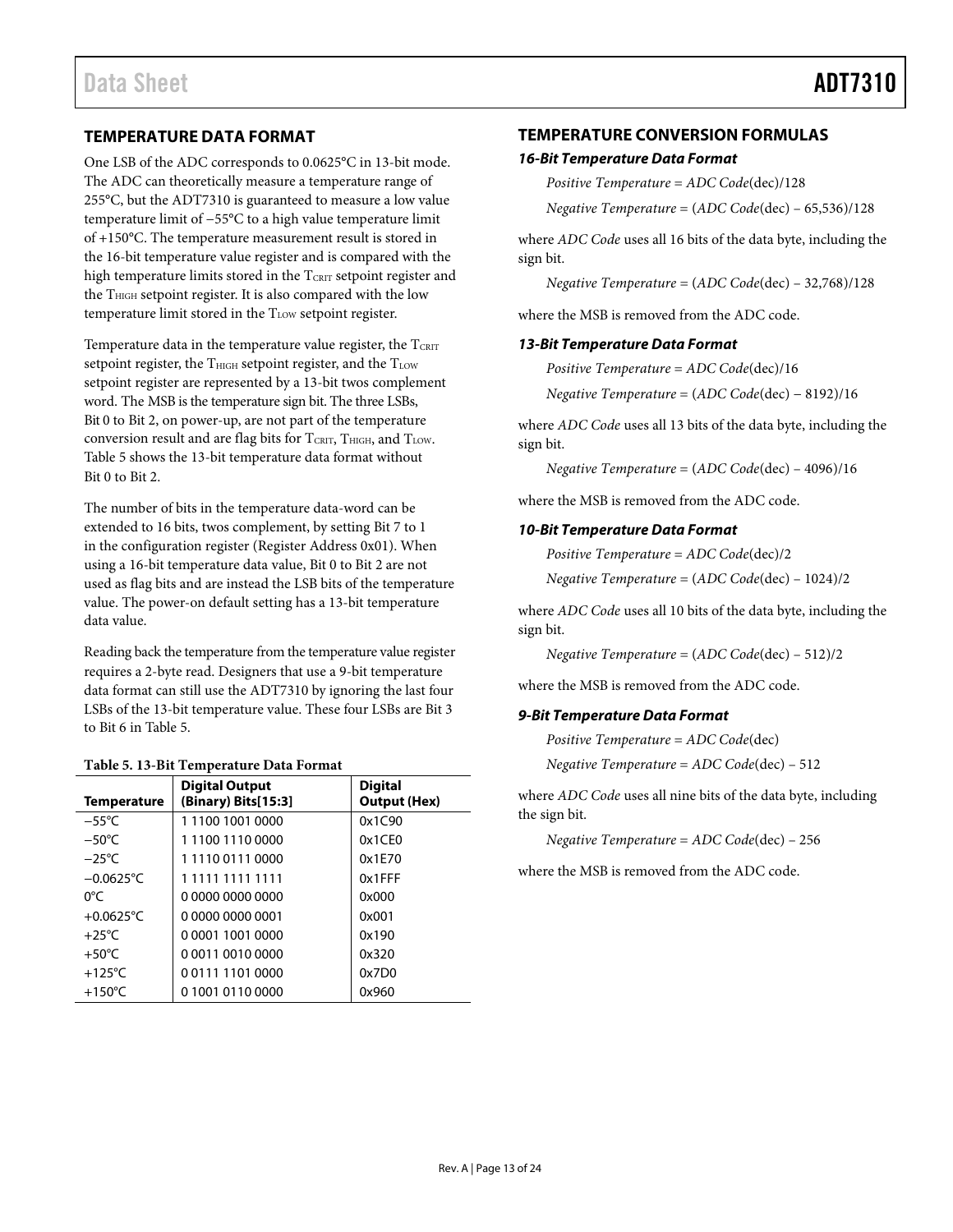<span id="page-13-0"></span>The ADT7310 contains eight registers:

- A status register
- A configuration register
- Five temperature registers
- An ID register

The status register, temperature value register, and the ID register are read-only.

#### **Table 6. ADT7310 Registers**

| Register<br><b>Address</b> | <b>Description</b>         | Power-On<br><b>Default</b> |
|----------------------------|----------------------------|----------------------------|
| 0x00                       | <b>Status</b>              | 0x80                       |
| 0x01                       | Configuration              | 0x00                       |
| 0x02                       | Temperature value          | 0x0000                     |
| 0x03                       | ID                         | 0xCX                       |
| 0x04                       | <b>TCRIT Setpoint</b>      | 0x4980 (147°C)             |
| 0x05                       | <b>THYST Setpoint</b>      | $0x05(5^{\circ}C)$         |
| 0x06                       | T <sub>HIGH</sub> setpoint | 0x2000 (64°C)              |
| 0x07                       | T <sub>LOW</sub> setpoint  | 0x0500 (10°C)              |

#### <span id="page-13-1"></span>**STATUS REGISTER**

This 8-bit read-only register (Register Address 0x00) reflects the status of the overtemperature and undertemperature interrupts that can cause the CT and INT pins to go active. It also reflects the status of a temperature conversion operation. The interrupt flags in this register are reset by a read operation to the status register and/or when the temperature value returns within the temperature limits including hysteresis. The  $\overline{\rm RDY}$  bit is reset after a read from the temperature value register. In one-shot and 1 SPS modes, the RDY bit is reset after a write to the one-shot bits.

#### **Table 7. Status Register (Register Address 0x00)**

| <b>Bit</b> | <b>Default</b><br>Value | <b>Type</b> | <b>Name</b>  | <b>Description</b>                                                                                                                                                                                                                                                           |
|------------|-------------------------|-------------|--------------|------------------------------------------------------------------------------------------------------------------------------------------------------------------------------------------------------------------------------------------------------------------------------|
| $[3:0]$    | 0000                    | R           | Unused       | Reads back 0.                                                                                                                                                                                                                                                                |
| 4          | 0                       | R           | TLOW         | This bit is set to 1 when the temperature goes below the $T_{\text{LOW}}$ temperature limit. The bit clears to 0<br>when the status register is read and/or when the temperature measured goes back above the limit<br>set in the $T_{LOW}$ + $T_{HYST}$ setpoint registers. |
|            | $\Omega$                | R           | <b>THIGH</b> | This bit is set to 1 when the temperature goes above the $T_{\text{HIGH}}$ temperature limit. The bit clears to 0<br>when the status register is read and/or when the temperature measured goes back below the limit<br>set in the $T_{HIGH} - T_{HYST}$ setpoint registers. |
| 6          | $\Omega$                | R           | $T$ Crit     | This bit is set to 1 when the temperature goes above the TCRIT temperature limit. This bit clears to 0<br>when the status register is read and/or when the temperature measured goes back below the limit<br>set in the $T_{CRIT} - T_{HYST}$ setpoint registers.            |
|            |                         | R           | <b>RDY</b>   | This bit goes low when the temperature conversion result is written into the temperature value<br>register. It is reset to 1 when the temperature value register is read. In one-shot and 1 SPS modes,<br>this bit is reset after a write to the one-shot bits.              |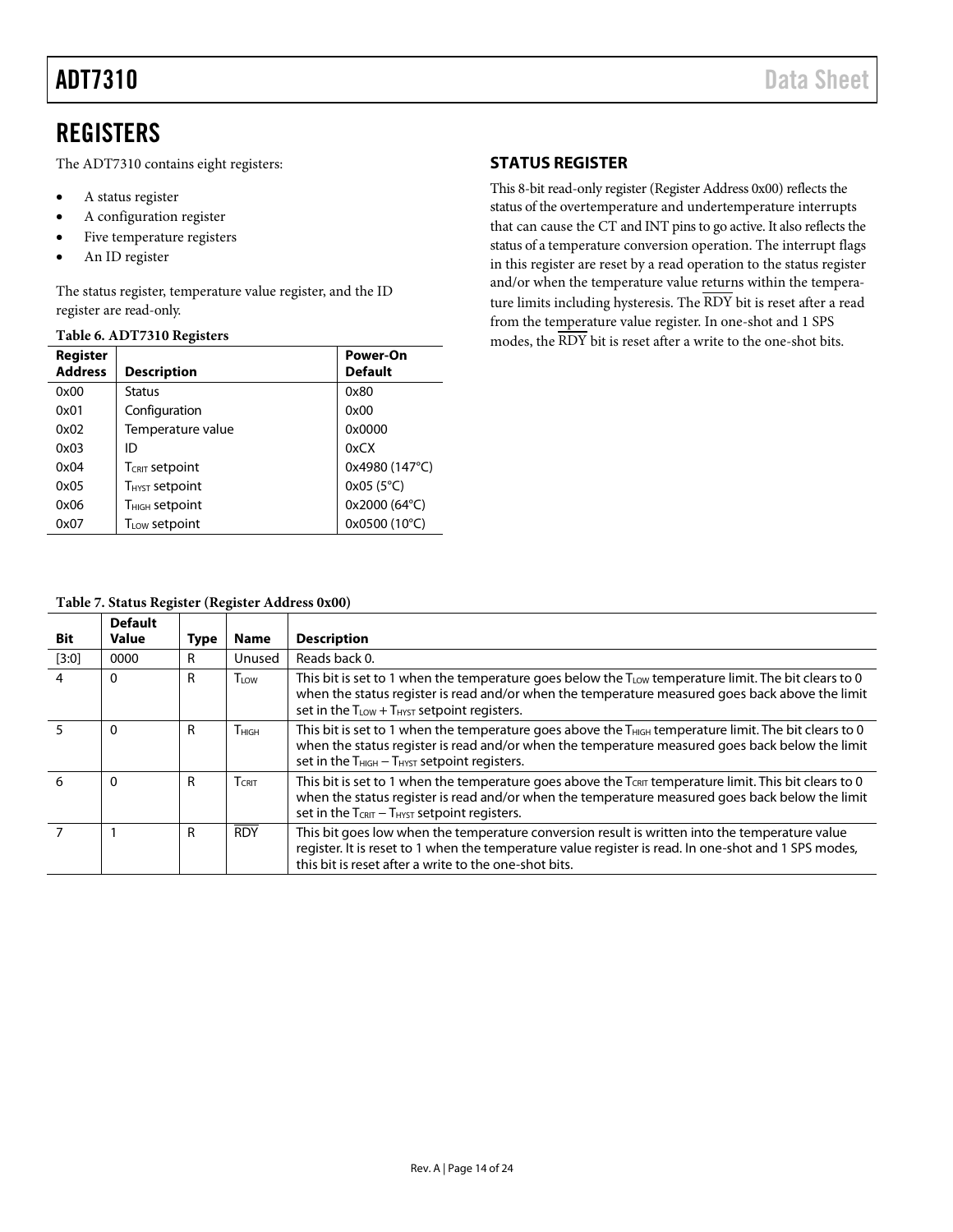#### <span id="page-14-0"></span>**CONFIGURATION REGISTER**

This 8-bit read/write register stores various configuration modes for the ADT7310, including shutdown, overtemperature and

undertemperature interrupts, one-shot, continuous conversion, interrupt pins polarity, and overtemperature fault queues.

|                | <b>Default</b> |                  |                  |                                                                                                                                                                                                  |  |  |  |
|----------------|----------------|------------------|------------------|--------------------------------------------------------------------------------------------------------------------------------------------------------------------------------------------------|--|--|--|
| Bit            | <b>Value</b>   | <b>Type</b>      | <b>Name</b>      | <b>Description</b>                                                                                                                                                                               |  |  |  |
| $[1:0]$        | 00             | R/W              | Fault queue      | These two bits set the number of undertemperature/overtemperature faults that can<br>occur before setting the INT and CT pins. This helps to avoid false triggering due to<br>temperature noise. |  |  |  |
|                |                |                  |                  | $00 = 1$ fault (default).                                                                                                                                                                        |  |  |  |
|                |                |                  |                  | $01 = 2$ faults.                                                                                                                                                                                 |  |  |  |
|                |                |                  |                  | $10 = 3$ faults.                                                                                                                                                                                 |  |  |  |
|                |                |                  |                  | $11 = 4$ faults.                                                                                                                                                                                 |  |  |  |
| $\overline{2}$ | $\mathbf{0}$   | $R/\overline{W}$ | CT pin polarity  | This bit selects the output polarity of the CT pin.                                                                                                                                              |  |  |  |
|                |                |                  |                  | $0 =$ active low.                                                                                                                                                                                |  |  |  |
|                |                |                  |                  | $1 =$ active high.                                                                                                                                                                               |  |  |  |
| 3              | $\mathbf{0}$   | R/W              | INT pin polarity | This bit selects the output polarity of the INT pin.                                                                                                                                             |  |  |  |
|                |                |                  |                  | $0 =$ active low.                                                                                                                                                                                |  |  |  |
|                |                |                  |                  | $1 =$ active high.                                                                                                                                                                               |  |  |  |
| $\overline{4}$ | $\mathbf{0}$   | $R/\overline{W}$ | INT/CT mode      | This bit selects between comparator mode and interrupt mode.                                                                                                                                     |  |  |  |
|                |                |                  |                  | $0 =$ interrupt mode.                                                                                                                                                                            |  |  |  |
|                |                |                  |                  | $1 =$ comparator mode.                                                                                                                                                                           |  |  |  |
| $[6:5]$        | 00             | R/W              | Operation mode   | These two bits set the operational mode for the ADT7310.                                                                                                                                         |  |  |  |
|                |                |                  |                  | $00 =$ continuous conversion (default). When one conversion is finished, the ADT7310<br>starts another.                                                                                          |  |  |  |
|                |                |                  |                  | $01$ = one shot. Conversion time is typically 240 ms.                                                                                                                                            |  |  |  |
|                |                |                  |                  | $10 = 1$ SPS mode. Conversion time is typically 60 ms. This operational mode reduces the                                                                                                         |  |  |  |
|                |                |                  |                  | average current consumption.                                                                                                                                                                     |  |  |  |
|                |                |                  |                  | $11$ = shutdown. All circuitry except interface circuitry is powered down.                                                                                                                       |  |  |  |
| $\overline{7}$ | $\mathbf{0}$   | R/W              | Resolution       | This bit sets up the resolution of the ADC when converting.                                                                                                                                      |  |  |  |
|                |                |                  |                  | $0 = 13$ -bit resolution. Sign bit + 12 bits gives a temperature resolution of 0.0625°C.                                                                                                         |  |  |  |
|                |                |                  |                  | $1 = 16$ -bit resolution. Sign bit + 15 bits gives a temperature resolution of 0.0078125°C.                                                                                                      |  |  |  |

**Table 8. Configuration Register (Register Address 0x01)**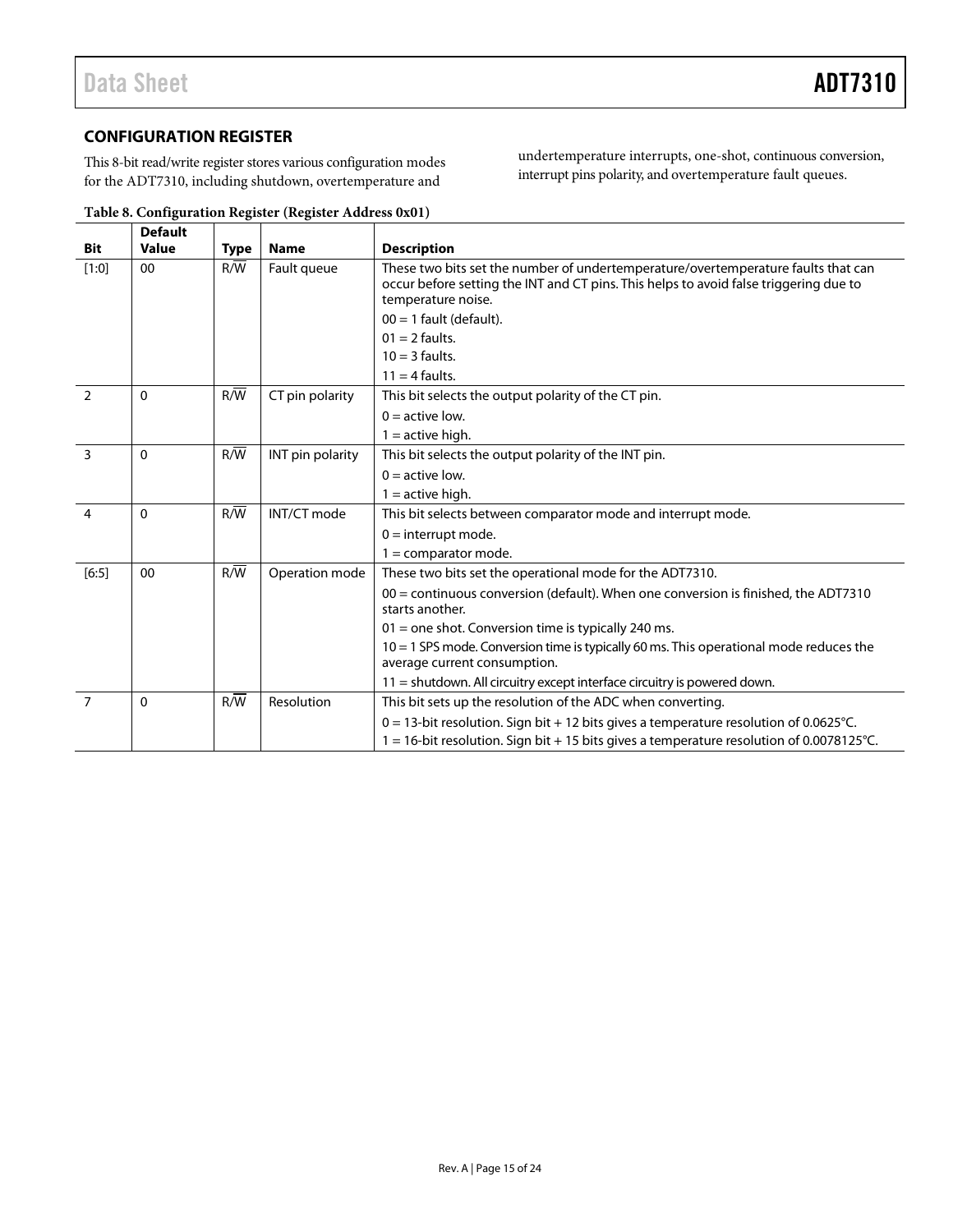#### <span id="page-15-0"></span>**TEMPERATURE VALUE REGISTER**

The temperature value register stores the temperature measured by the internal temperature sensor. The temperature is stored as a 16-bit twos complement format. The temperature is read back from the temperature value register (Register Address 0x02) as a 16-bit value.

Bit 2, Bit 1, and Bit 0 are event alarm flags for  $T_{\text{CRIT}}$ ,  $T_{\text{HIGH}}$ , and T<sub>LOW</sub>. When the ADC is configured to convert the temperature to a 16-bit digital value, Bit 2, Bit 1, and Bit 0 are no longer used as flag bits and are, instead, used as the LSB bits for the extended digital value.

### <span id="page-15-1"></span>**ID REGISTER**

This 8-bit read-only register stores the manufacturer ID in Bit 7 to Bit 3 and the silicon revision in Bit 2 to Bit 0.

#### <span id="page-15-2"></span>**TCRIT SETPOINT REGISTER**

The 16-bit TCRIT setpoint register (Register Address 0x04) stores the critical overtemperature limit value. A critical overtemperature event occurs when the temperature value stored in the temperature value register exceeds the value stored in this register. The CT pin is activated if a critical overtemperature event occurs. The temperature is stored in twos complement format with the MSB being the temperature sign bit.

The default setting for the  $T_{\text{CRIT}}$  setpoint is 147°C.

#### **Table 9. Temperature Value Register (Register Address 0x02)**

| <b>Bit</b> | <b>Default Value</b> | Type | <b>Name</b>                 | <b>Description</b>                                                                                                                                                                                |  |
|------------|----------------------|------|-----------------------------|---------------------------------------------------------------------------------------------------------------------------------------------------------------------------------------------------|--|
| $\Omega$   | 0                    | R    | T <sub>LOW</sub> flag/LSB0  | Flags a T <sub>LOW</sub> event if the configuration register, Register Address $0x01[7] = 0$<br>(13-bit resolution). When the temperature value is below T <sub>LOW</sub> , this bit it set to 1. |  |
|            |                      |      |                             | Contains the Least Significant Bit 0 of the 15-bit temperature value if the<br>configuration register, Register Address $0x01[7] = 1$ (16-bit resolution).                                        |  |
|            | $\Omega$             | R    | T <sub>HIGH</sub> flag/LSB1 | Flags a T <sub>HIGH</sub> event if the configuration register, Register Address 0x01[7] = 0<br>(13-bit resolution). When the temperature value is above THIGH, this bit it set to 1.              |  |
|            |                      |      |                             | Contains the Least Significant Bit 1 of the 15-bit temperature value if the<br>configuration register, Register Address $0x01[7] = 1$ (16-bit resolution).                                        |  |
|            | $\Omega$             | R    | T <sub>CRIT</sub> flag/LSB2 | Flags a T <sub>CRIT</sub> event if the configuration register, Register Address 0x01[7] = 0<br>(13-bit resolution). When the temperature value exceeds $T_{CRIT}$ , this bit it set to 1.         |  |
|            |                      |      |                             | Contains the Least Significant Bit 2 of the 15-bit temperature value if the<br>configuration register, Register Address 0x01[7] = 1 (16-bit resolution).                                          |  |
| [7:3]      | 00000                | R    | Temp                        | Temperature value in twos complement format.                                                                                                                                                      |  |
| [14:8]     | 0000000              | R    | Temp                        | Temperature value in twos complement format.                                                                                                                                                      |  |
| 15         | 0                    | R    | Sign                        | Sign bit, indicates if the temperature value is negative or positive.                                                                                                                             |  |

#### **Table 10. ID Register (Register Address 0x03)**

| <b>Bit</b> | Default Value | Type | <b>Name</b>        | <b>Description</b>                                   |
|------------|---------------|------|--------------------|------------------------------------------------------|
| [2:0]      | XXX           |      | <b>Revision ID</b> | Contains the silicon revision identification number. |
| [7:3]      | 1000          |      | Manufacture ID     | Contains the manufacturer identification number.     |

#### **Table 11. TCRIT Setpoint Register (Register Address 0x04)**

| <b>Bit</b> | <b>Default Value</b> | Type | Name        | Description                                                              |
|------------|----------------------|------|-------------|--------------------------------------------------------------------------|
| [15:0]     | 0x4980               | R/W  | <b>CRIT</b> | 16-bit critical overtemperature limit, stored in twos complement format. |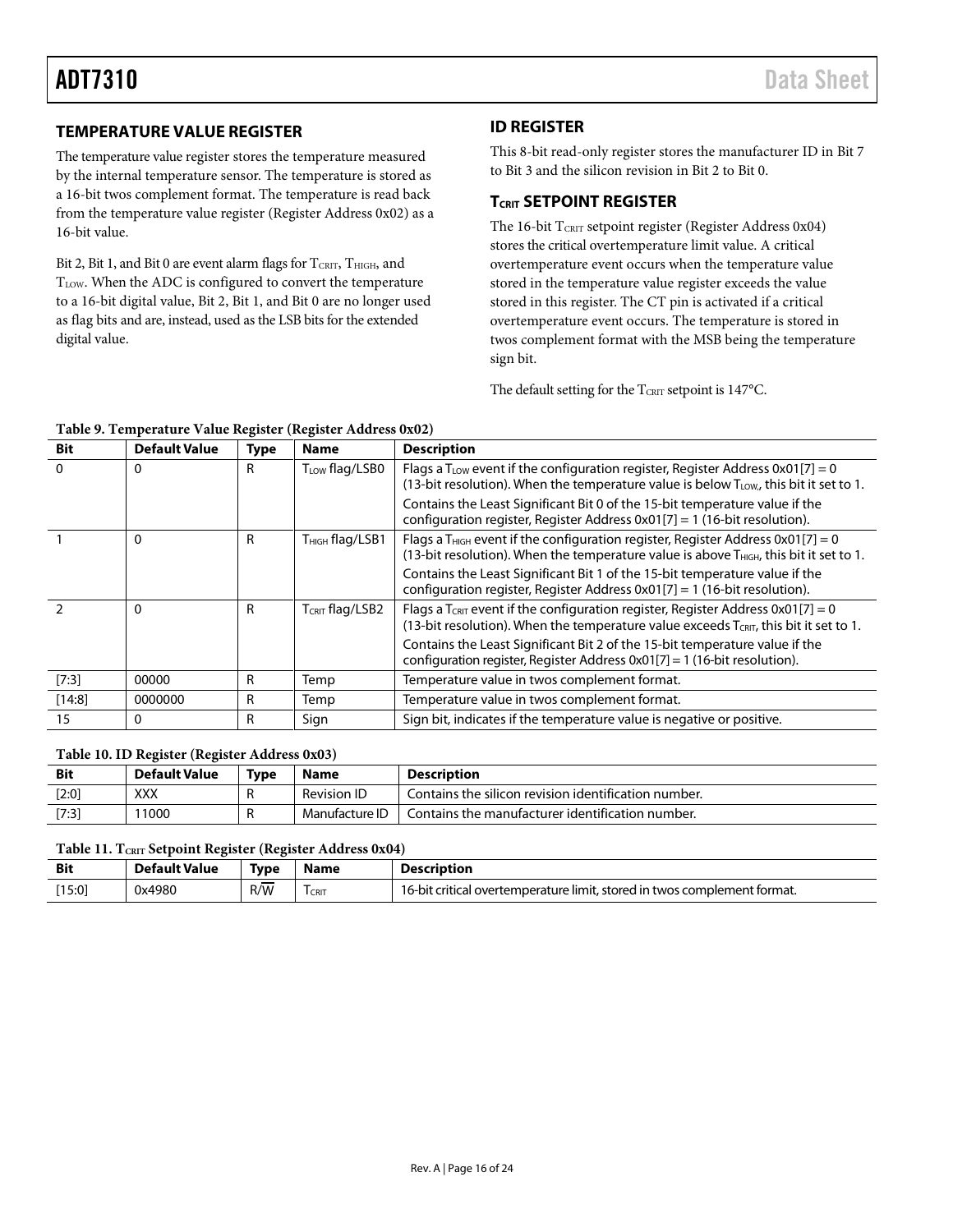### <span id="page-16-0"></span>**THYST SETPOINT REGISTER**

The  $\rm T_{HYST}$  setpoint 8-bit register (Register Address 0x05) stores the temperature hysteresis value for the  $T<sub>HIGH</sub>, T<sub>LOW</sub>,$  and  $T<sub>CRT</sub>$ temperature limits. The temperature hysteresis value is stored in straight binary format using four LSBs. Increments are possible in steps of 1°C from 0°C to 15°C. The value in this register is subtracted from the  $\rm T_{\rm HIGH}$  and  $\rm T_{\rm CRIT}$  values and added to the T<sub>LOW</sub> value to implement hysteresis.

The default setting for the  $T_{HYST}$  setpoint is 5°C.

#### <span id="page-16-1"></span>**THIGH SETPOINT REGISTER**

The 16-bit THIGH setpoint register (Register Address 0x06) stores the overtemperature limit value. An overtemperature event occurs when the temperature value stored in the temperature value register exceeds the value stored in this register. The INT pin

is activated if an overtemperature event occurs. The temperature is stored in twos complement format with the most significant bit being the temperature sign bit.

The default setting for the  $T<sub>HIGH</sub>$  setpoint is 64 $°C$ .

#### <span id="page-16-2"></span>**TLOW SETPOINT REGISTER**

The 16-bit  $T_{LOW}$  setpoint register (Register Address 0x07) stores the undertemperature limit value. An undertemperature event occurs when the temperature value stored in the temperature value register is less than the value stored in this register. The INT pin is activated if an undertemperature event occurs. The temperature is stored in twos complement format with the MSB being the temperature sign bit.

The default setting for the  $T_{LOW}$  setpoint is 10°C.

Table 12. T<sub>HYST</sub> Setpoint Register (Register Address 0x05)

| <b>Bit</b> | <b>Default Value</b> | Tvpe | Name        | <b>Description</b>                                                                                |
|------------|----------------------|------|-------------|---------------------------------------------------------------------------------------------------|
| $[3:0]$    | 0101                 | R/W  | <b>HYST</b> | Hysteresis value, from 0°C to 15°C. Stored in straight binary format. The default setting is 5°C. |
| $[7:4]$    | 0000                 | R/W  | N/A         | Not used.                                                                                         |

#### **Table 13. THIGH Setpoint Register (Register Address 0x06)**

| <b>Bit</b> | <b>Default Value</b> | Type     | Name   | <b>Description</b>                                              |
|------------|----------------------|----------|--------|-----------------------------------------------------------------|
| $[15:0]$   | 0x2000               | –<br>R/W | I HIGH | 16-bit overtemperature limit, stored in twos complement format. |

#### **Table 14. TLOW Setpoint Register (Register Address 0x07)**

| <b>Bit</b> | <b>Default Value</b> | <b>Type</b> | <b>Name</b>      | Description                                                      |
|------------|----------------------|-------------|------------------|------------------------------------------------------------------|
| [15:0]     | 0x0500               | R/W         | <sup>l</sup> LOW | 16-bit undertemperature limit, stored in twos complement format. |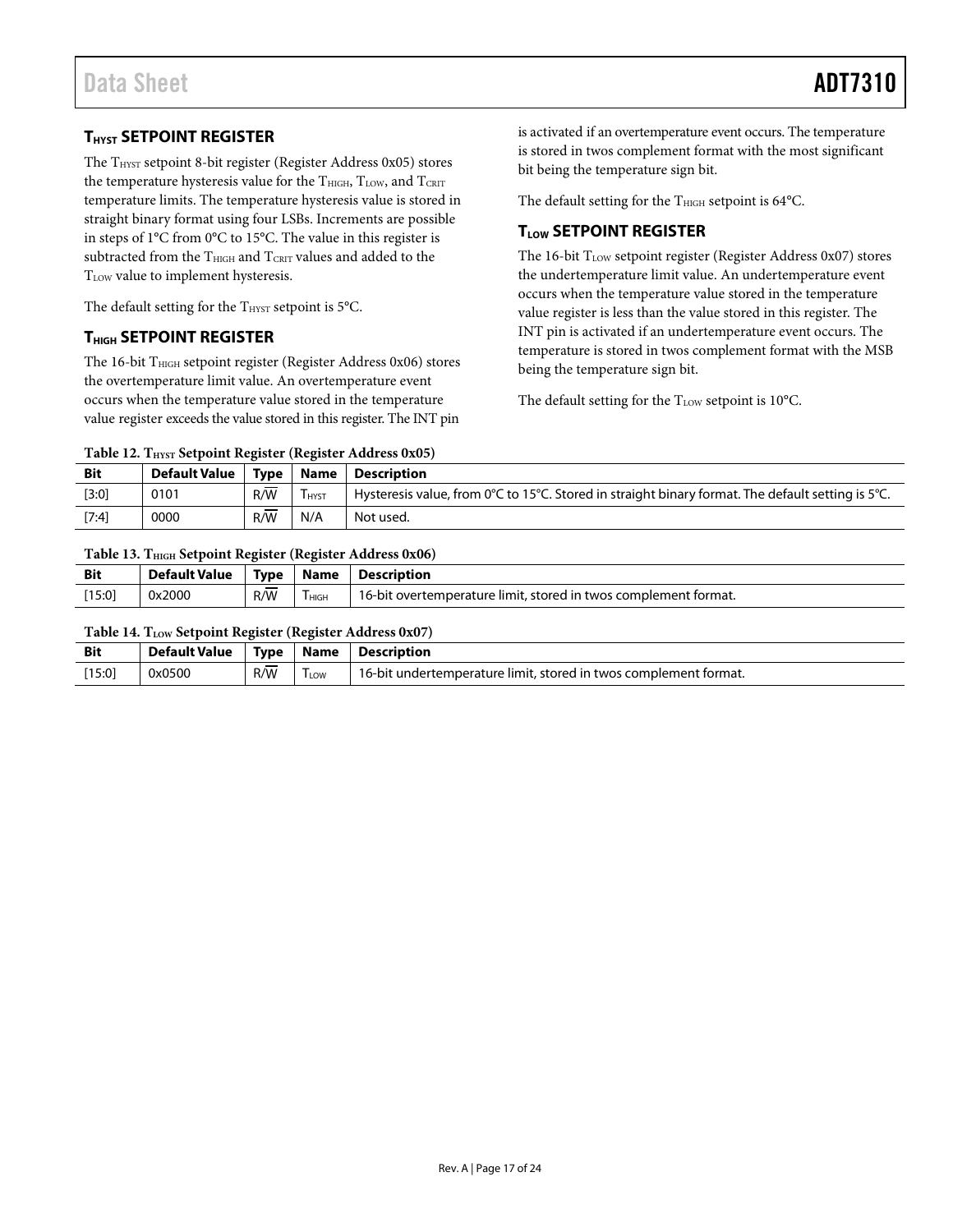# <span id="page-17-0"></span>SERIAL INTERFACE



*Figure 17. Typical SPI Interface Connection*

The ADT7310 has a 4-wire serial peripheral interface (SPI). The interface has a data input pin (DIN) for inputting data to the device, a data output pin (DOUT) for reading data back from the device, and a data clock pin (SCLK) for clocking data into and out of the device. A chip select pin  $(\overline{CS})$  enables or disables the serial interface.  $\overline{\text{CS}}$  is required for correct operation of the interface. Data is clocked out of the ADT7310 on the negative edge of SCLK, and data is clocked into the device on the positive edge of SCLK.

#### <span id="page-17-1"></span>**SPI COMMAND BYTE**

All data transactions on the bus begin with the master taking  $\overline{CS}$  from high to low and sending out the command byte. This indicates to the ADT7310 whether the transaction is a read or a write and provides the address of the register for the data transfer. [Table 15](#page-17-2) shows the command byte.

<span id="page-17-2"></span>

|  |  | Table 15. Command Byte |  |
|--|--|------------------------|--|
|--|--|------------------------|--|

| <b>C7</b> | C6  | C5 | C <sub>4</sub>   | C3 |                    | C0 |
|-----------|-----|----|------------------|----|--------------------|----|
|           | R/W |    | Register address |    | Continuous<br>read |    |

Bit C7 of the command byte must be set to 0 to successfully begin a bus transaction. The SPI interface does not work correctly if a 1 is written into this bit.

Bit C6 is the read/write bit; 1 indicates a read, and 0 indicates a write.

Bits[C5:C3] contain the target register address. One register can be read from or written to per bus transaction.

Bit C2 activates a continuous read mode on the temperature value register only. When this bit is set, the serial interface is configured so that the temperature value register can be continuously read. When the command word is 01010100 (0x54), the contents of the temperature value register can be read out without requiring repeated writes to set the address bits. Simply sending 16 SCLK clocks to the ADT7310 clocks the contents of the temperature value register onto the DOUT pin.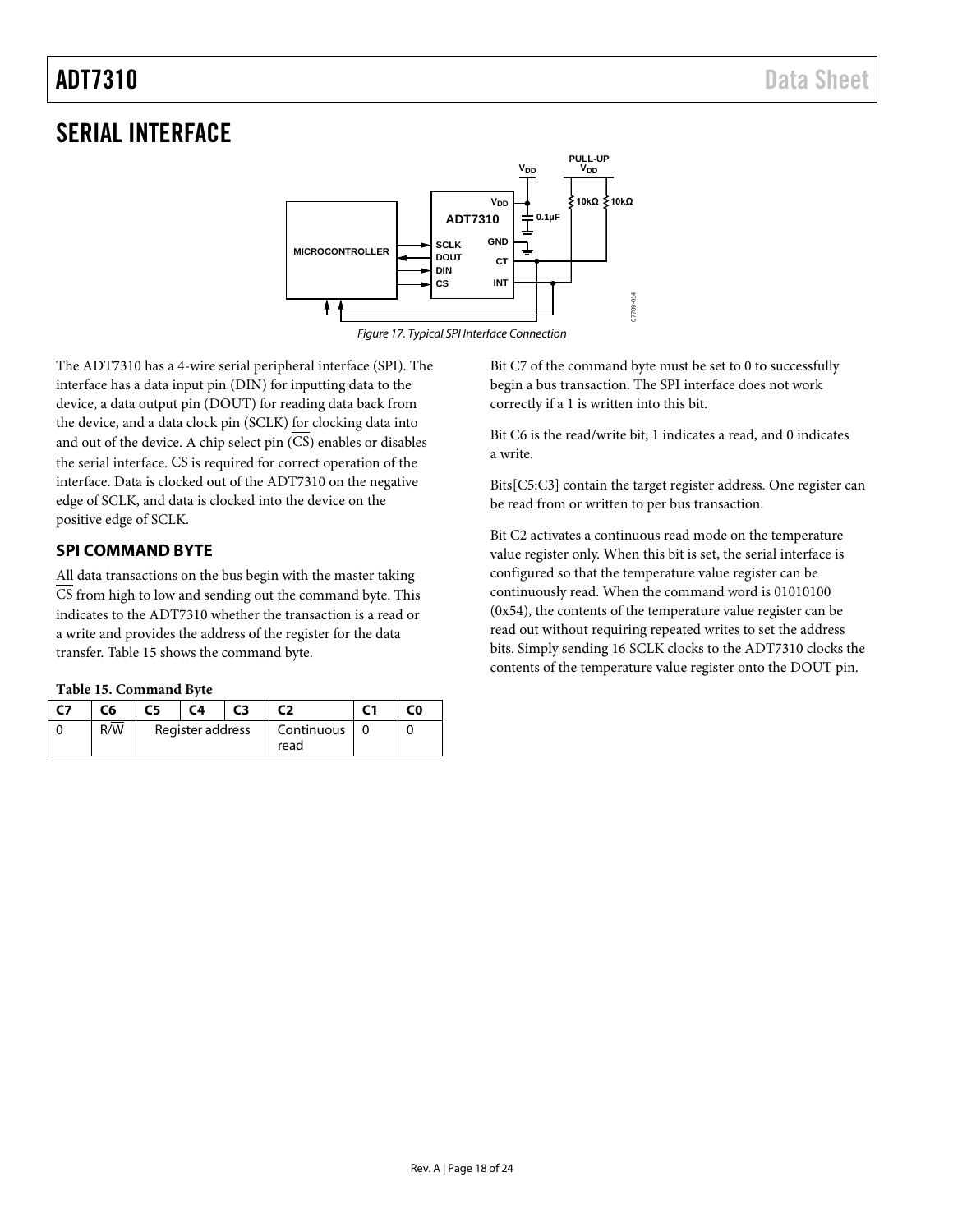#### <span id="page-18-0"></span>**WRITING DATA**

Data is written to the ADT7310 in eight bits or 16 bits, depending on the addressed register. The first byte written to the device is the command byte, with the read/write bit set to 0. The master then supplies the 8-bit or 16-bit input data on the DIN line. The ADT7310 clocks the data into the register addressed in the command byte on the positive edge of SCLK. The master finishes the write by pulling CS high.

[Figure 18 s](#page-18-1)hows a write to an 8-bit register, and [Figure 19 s](#page-18-2)hows a write to a 16-bit register.

The master must begin a new write transaction on the bus for every register write. Only one register is written to per bus transaction.

<span id="page-18-1"></span>

<span id="page-18-2"></span>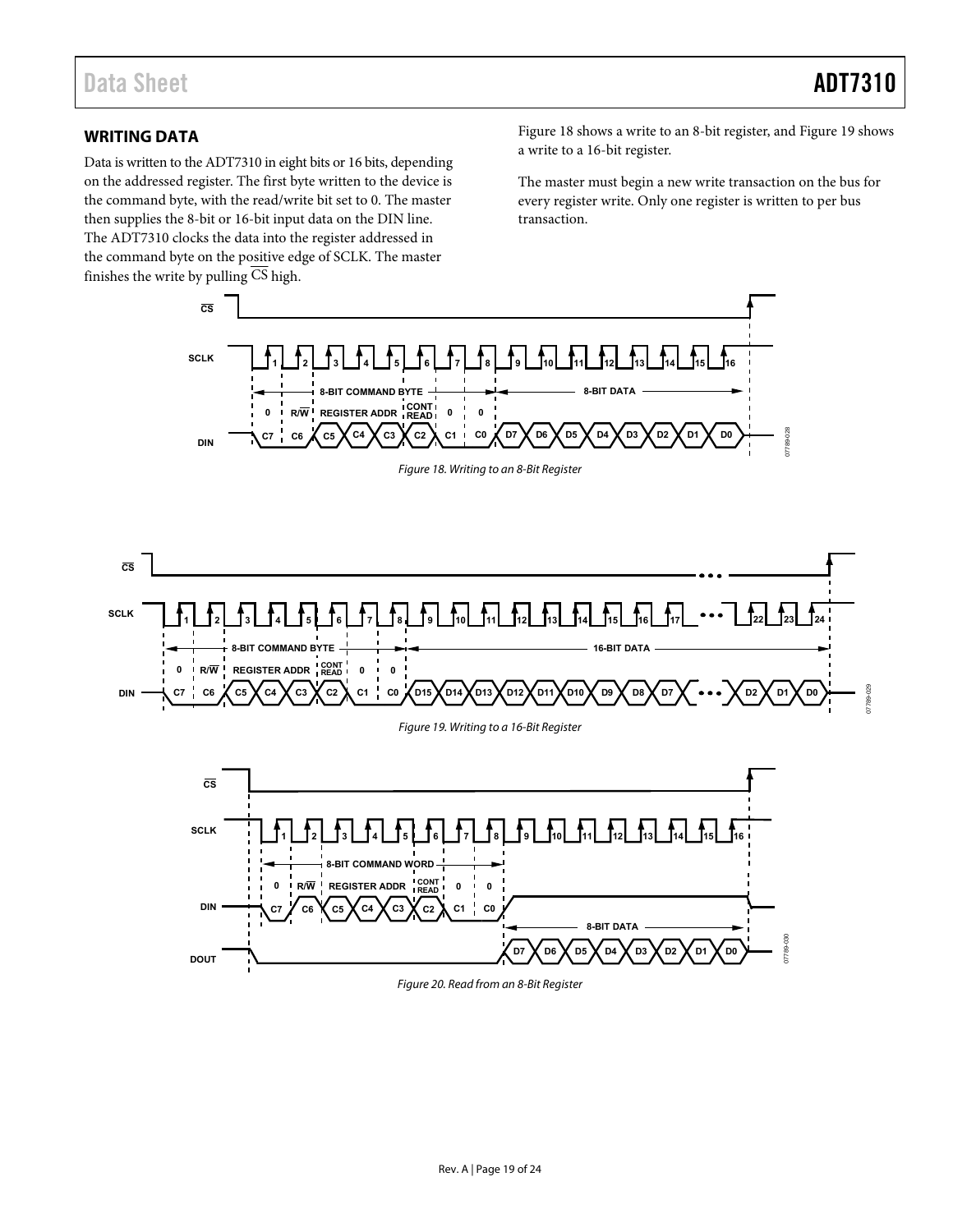

*Figure 21. Read from a 16-Bit Register*

#### <span id="page-19-0"></span>**READING DATA**

A read transaction begins when the master writes the command byte to the ADT7310 with the read/write bit set to 1. The master then supplies 8 or 16 clock pulses, depending on the addressed register, and the ADT7310 clocks out data from the addressed register on the DOUT line. Data is clocked out on the first falling edge of SCLK following the command byte.

The read transaction finishes when the master takes  $\overline{\text{CS}}$  high.

The master must begin a new read transaction on the bus for every register read. Only one register is read per bus transaction. However, in continuous read mode, Command Byte  $C_2 = 1$ , and the temperature value register can be read from continuously. The master sends 16 clock pulses on SCLK, and the temperature value is clocked out on DOUT.

#### <span id="page-19-1"></span>**INTERFACING TO DSPs OR MICROCONTROLLERS**

The ADT7310 can be operated with  $\overline{CS}$  used as a frame synchronization signal. This scheme is useful for DSP interfaces. In this case, the first bit (MSB) is effectively clocked out by  $\overline{\text{CS}}$ because  $\overline{\text{CS}}$  normally occurs after the falling edge of SCLK in

DSPs. SCLK can continue to run between data transfers, provided that the timing numbers are obeyed.

CS can be tied to ground, and the serial interface can be operated in a 3-wire mode. DIN, DOUT, and SCLK are used to communicate with the ADT7310 in this mode.

For microcontroller interfaces, it is recommended that SCLK idle high between data transfers.

#### <span id="page-19-2"></span>**SERIAL INTERFACE RESET**

The serial interface can be reset by writing a series of 1s on the DIN input. If a Logic 1 is written to the ADT7310 line for at least 32 serial clock cycles, the serial interface is reset. This ensures that the interface can be reset to a known state if the interface gets lost due to a software error or some glitch in the system. Reset returns the interface to the state in which it is expecting a write to the communications register. This operation resets the contents of all registers to their power-on values. Following a reset, the user should allow a period of 500 µs before addressing the serial interface.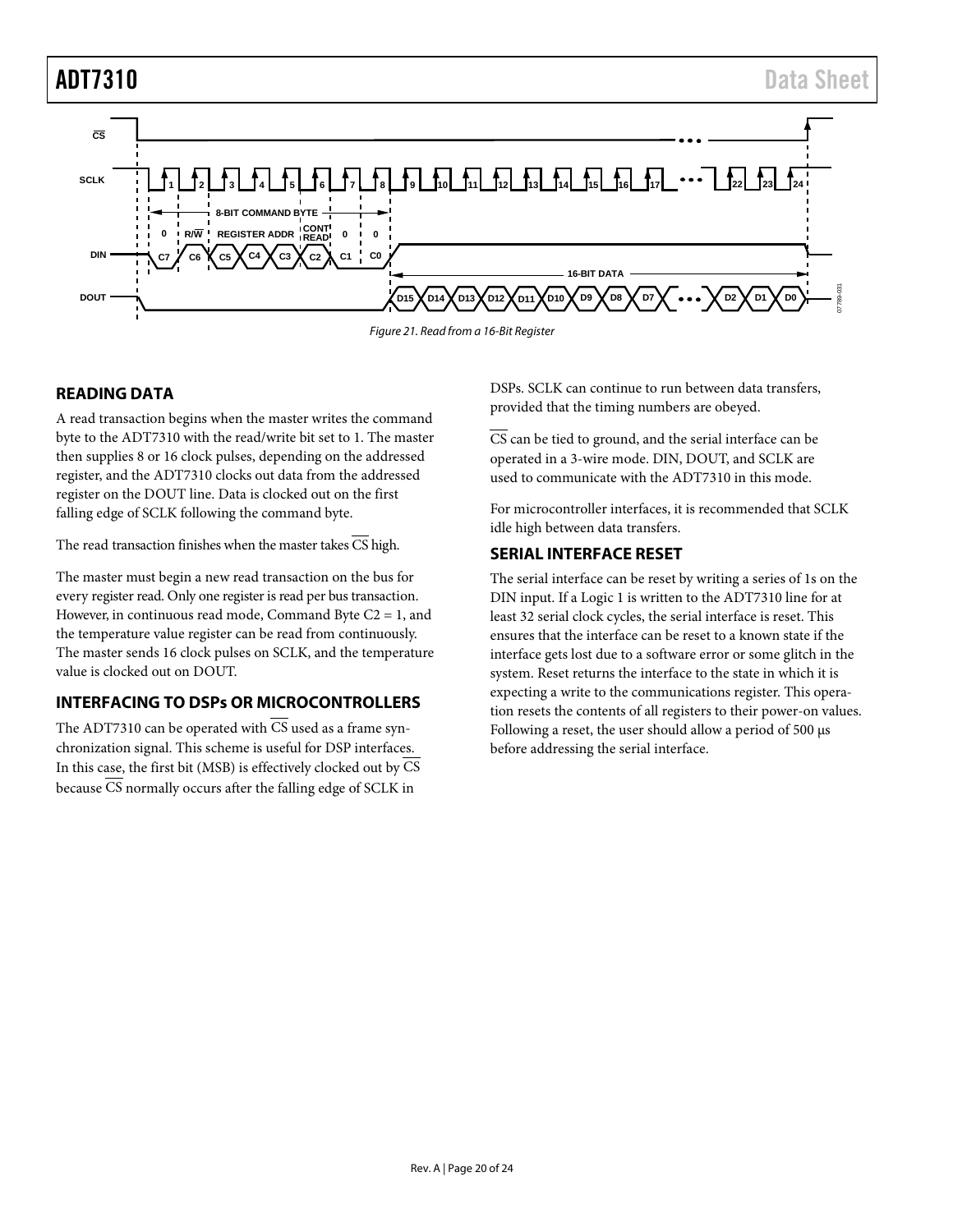## <span id="page-20-0"></span>INT AND CT OUTPUTS

The INT and CT pins are open drain outputs, and both pins require a 10 k $\Omega$  pull-up resistor to V<sub>DD</sub>.

#### <span id="page-20-1"></span>**UNDERTEMPERATURE AND OVERTEMPERATURE DETECTION**

The INT and CT pins have two undertemperature/overtemperature modes: comparator mode and interrupt mode. The interrupt mode is the default power-up overtemperature mode. The INT output pin becomes active when the temperature is greater than the temperature stored in the  $T<sub>HIGH</sub>$  setpoint register or less than the temperature stored in the TLOW setpoint register. How this pin reacts after this event depends on the overtemperature mode selected.

[Figure 22](#page-20-2) illustrates the comparator and interrupt modes for events exceeding the T<sub>HIGH</sub> limit with both pin polarity settings. [Figure 23](#page-21-0) illustrates the comparator and interrupt modes for events exceeding the  $T_{LOW}$  limit with both pin polarity settings.

#### *Comparator Mode*

In comparator mode, the INT pin returns to its inactive status when the temperature drops below the T<sub>HIGH</sub> − T<sub>HYST</sub> limit or rises above the  $T_{LOW} + T_{HYST}$  limit.

Putting the ADT7310 into shutdown mode does not reset the INT state in comparator mode.

#### *Interrupt Mode*

In interrupt mode, the INT pin goes inactive when any ADT7310 register is read. Once the INT pin is reset, it goes active again only when the temperature is greater than the temperature stored in the T<sub>HIGH</sub> setpoint register or less than the temperature stored in the T<sub>LOW</sub> setpoint register.

Placing the ADT7310 into shutdown mode resets the INT pin in the interrupt mode.



<span id="page-20-2"></span>*Figure 22. INT Output Temperature Response Diagram for THIGH Overtemperature Events*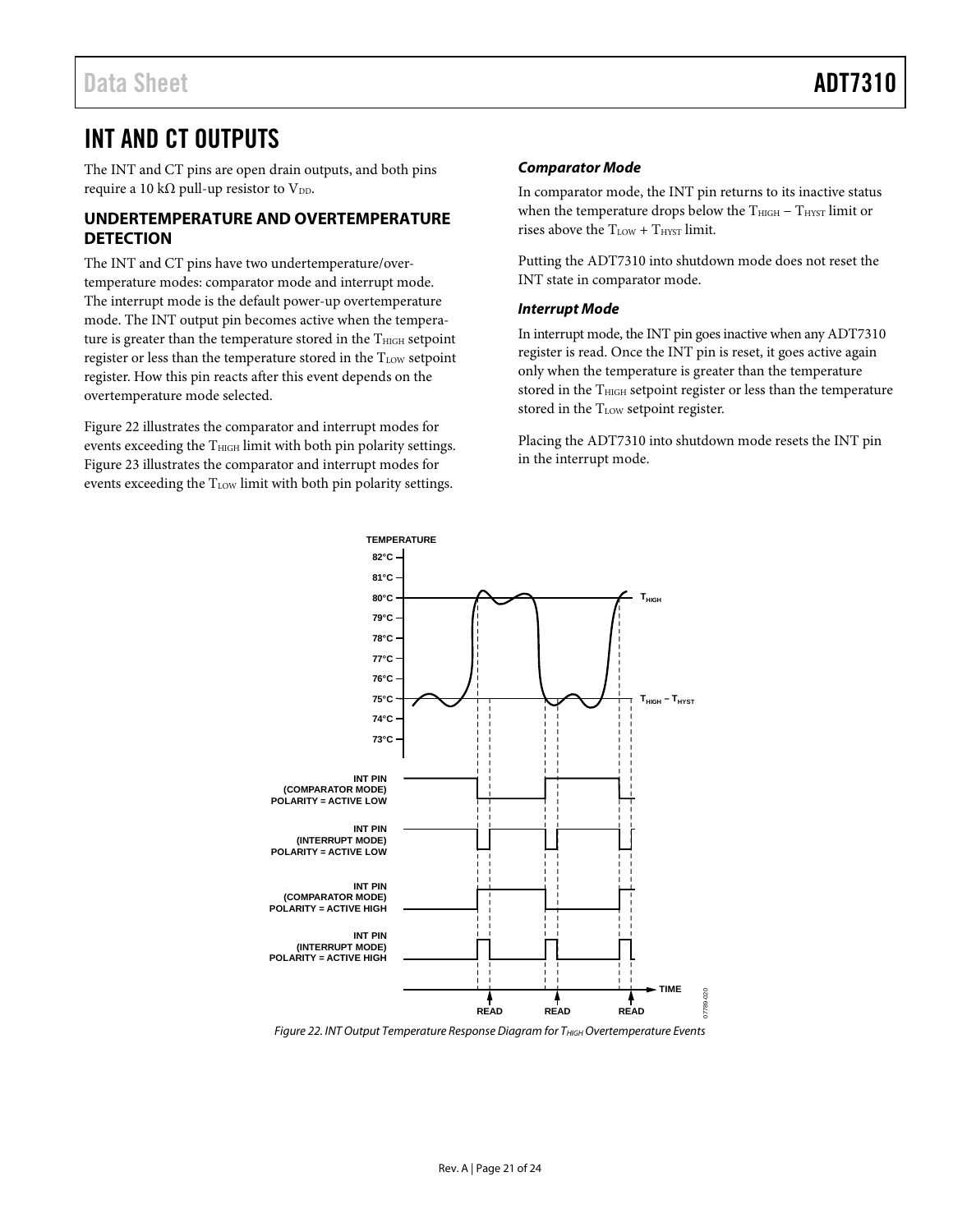

<span id="page-21-0"></span>*Figure 23. INT Output Temperature Response Diagram for TLOW Undertemperature Events*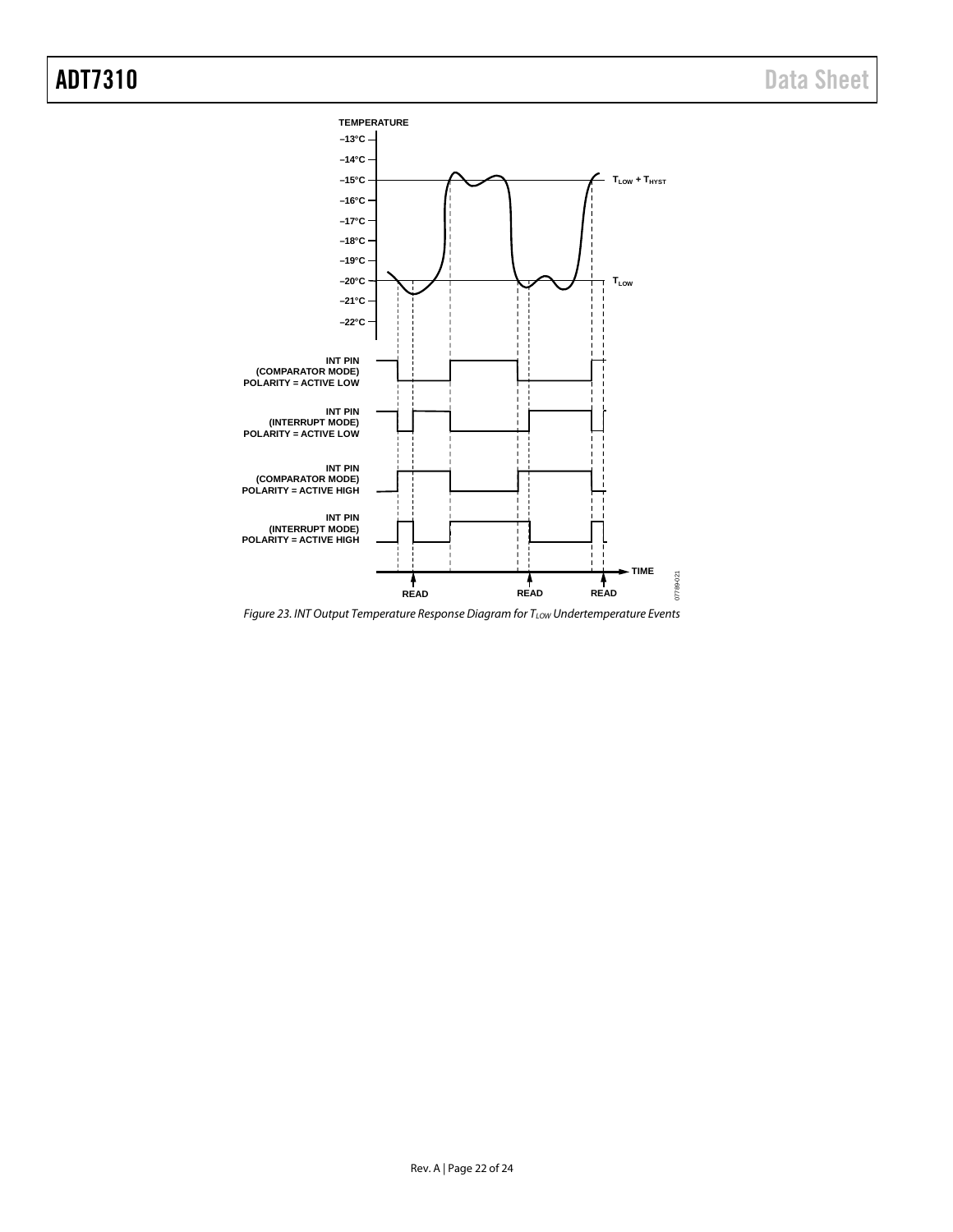# <span id="page-22-0"></span>APPLICATIONS INFORMATION

#### <span id="page-22-1"></span>**THERMAL RESPONSE TIME**

The time required for a temperature sensor to settle to a specified accuracy is a function of the thermal mass of the sensor and the thermal conductivity between the sensor and the object being sensed. Thermal mass is often considered equivalent to capacitance. Thermal conductivity is commonly specified using the symbol, Q, and can be thought of as thermal resistance. It is commonly specified in units of degrees per watt of power transferred across the thermal joint. The time required for the part to settle to the desired accuracy is dependent on the thermal contact established in that particular application, and the equivalent power of the heat source. In most applications, the settling time is best determined empirically.

#### <span id="page-22-2"></span>**SUPPLY DECOUPLING**

The ADT7310 should be decoupled with a 0.1 µF ceramic capacitor between  $V_{DD}$  and GND. This is particularly important when the ADT7310 is mounted remotely from the power supply. Precision analog products, such as the ADT7310, require a wellfiltered power source.

Because the ADT7310 operates from a single supply, it may seem convenient to tap into the digital logic power supply. Unfortunately, the logic supply is often a switch-mode design, which generates noise in the 20 kHz to 1 MHz range. In addition, fast logic gates can generate glitches hundreds of millivolts in amplitude due to wiring resistance and inductance.

If possible, the ADT7310 should be powered directly from the system power supply. This arrangement, shown i[n Figure 24,](#page-22-4)  isolates the analog section from the logic-switching transients. Even if a separate power supply trace is not available, generous supply bypassing reduces supply-line induced errors. Local supply bypassing consisting of a 0.1 µF ceramic capacitor is critical for the temperature accuracy specifications to be achieved. This decoupling capacitor must be placed as close as possible to the V<sub>DD</sub> pin of the ADT7310.



<span id="page-22-4"></span>*Figure 24. Use of Separate Traces to Reduce Power Supply Noise*

#### <span id="page-22-3"></span>**TEMPERATURE MONITORING**

The ADT7310 is ideal for monitoring the thermal environment within hazardous automotive applications. The die accurately reflects the exact thermal conditions that affect nearby integrated circuits.

The ADT7310 measures and converts the temperature at the surface of its own semiconductor chip. When the ADT7310 is used to measure the temperature of a nearby heat source, the thermal impedance between the heat source and the ADT7310 must be considered.

When the thermal impedance is determined, the temperature of the heat source can be inferred from the ADT7310 output. As much as 60% of the heat transferred from the heat source to the thermal sensor on the ADT7310 die is discharged via the copper tracks and the bond pads. Of the pads on the ADT7310, the GND pad transfers most of the heat. Therefore, to measure the temperature of a heat source, it is recommended that the thermal resistance between the ADT7310 GND pad and the GND of the heat source be reduced as much as possible.